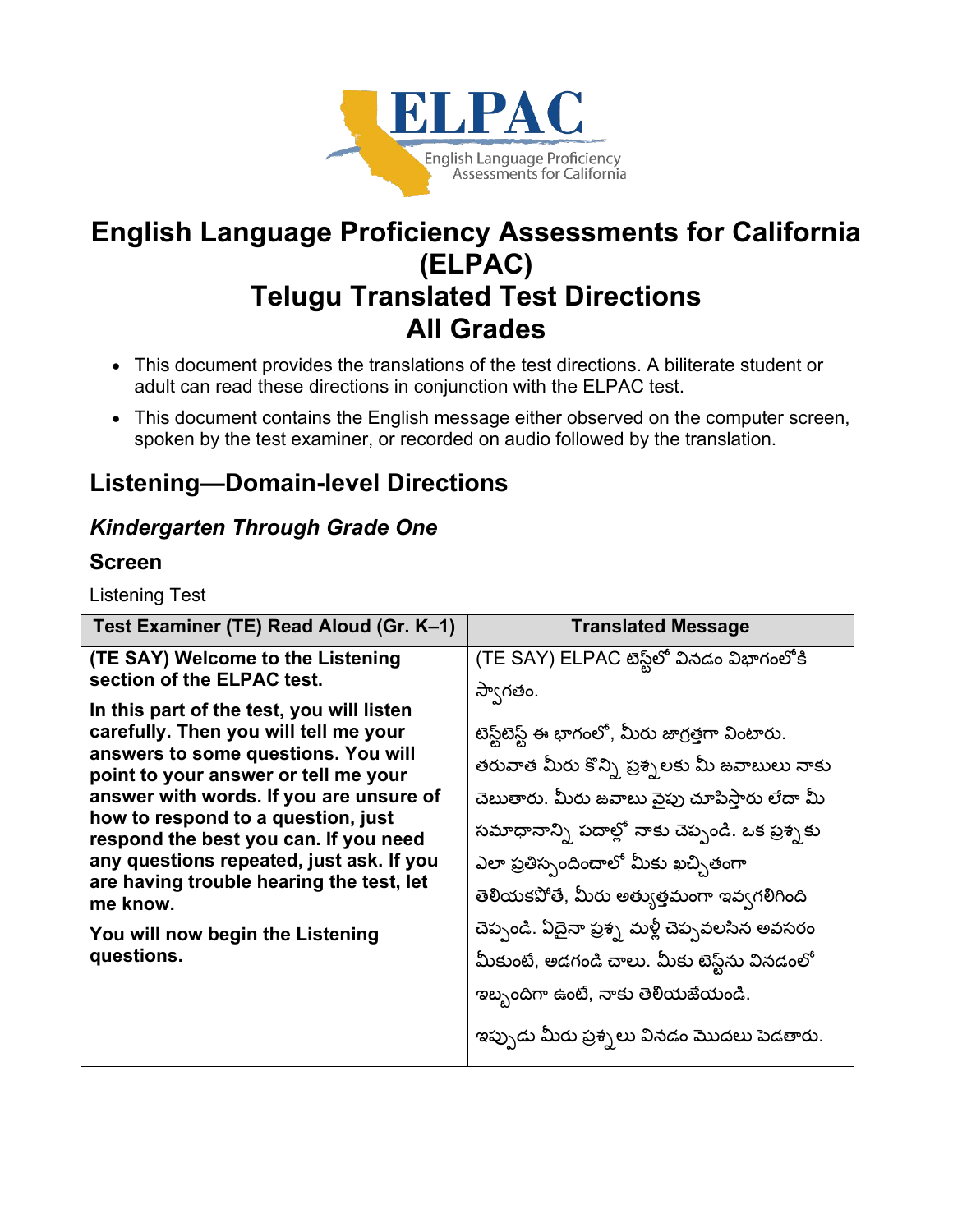

Listening—task type directions

### *Grade Two*

#### **Screen**

Welcome to the Listening section of the ELPAC test.

In this part of the test, you will listen carefully. Then you will tell me your answers to some questions. You will point to your answer or tell me your answer with words. If you are unsure of how to respond to a question, just respond the best you can. If you need any questions repeated, just ask. If you are having trouble hearing the test, let me know.

You will now begin the Listening questions.

| Test Examiner (TE) Read Aloud (Gr. 2)                                                                                                                                                                                                                                                                                                                                                                                                                                                                                 | <b>Translated Message</b>                                                                                                                                                                                                                                                                                                                                                                                                                                                       |
|-----------------------------------------------------------------------------------------------------------------------------------------------------------------------------------------------------------------------------------------------------------------------------------------------------------------------------------------------------------------------------------------------------------------------------------------------------------------------------------------------------------------------|---------------------------------------------------------------------------------------------------------------------------------------------------------------------------------------------------------------------------------------------------------------------------------------------------------------------------------------------------------------------------------------------------------------------------------------------------------------------------------|
| <b>(TE SAY)</b> Welcome to the Listening section<br>of the ELPAC test.<br>In this part of the test, you will listen<br>carefully. Then you will tell me your answers<br>to some questions. You will point to your<br>answer or tell me your answer with words. If<br>you are unsure of how to respond to a<br>question, just respond the best you can. If<br>you need any questions repeated, just ask.<br>If you are having trouble hearing the test, let<br>me know.<br>You will now begin the Listening questions. | (Audio) ELPAC టెస్ట్లలో వినడం విభాగంలోకి<br>సా్వాగతం.<br>టెస్ట్ ఈ భాగంలో, మీరు జాగ్రత్తగా వింటారు. తరువాత<br>మీరు కొన్ని ప్రశ్నలకు మీ జవాబులు నాకు చెబుతారు.<br>మీరు జవాబు పైపు చూపిస్తారు లేదా సమాధానాన్ని<br>పదాల్లో నాకు చెప్పండి ఒక ప్రశ్నకు ఎలా<br>ప్రతిస్పందించాలో మీకు ఖచ్చితంగా తెలియకపోతే,<br>మీరు అత్యుత్తమంగా ఇవ్వగలిగింది చెప్పండి. ఏదైనా<br>ప్రశ్న మళ్లీ చెప్పవలసిన అవసరం మీకుంటే, అడగండి<br>చాలు. మీకు టెస్ట్న వినడంలో ఇబ్బందిగా ఉంటే,<br>నాకు తెలియజేయండి.టెస్ట్ |

### *Grades Three Through Five*

#### **Screen**

Welcome to the Listening section of the ELPAC test.

Make sure your desk is clear of all books, backpacks, cell phones, and electronic devices. These may not be used during the test.

In the Listening section, you will hear conversations, stories, and presentations. Use the  $\bullet$ PLAY button to listen to them. You will hear them only once, so listen carefully.

Each question on the Listening test has a  $\bullet$  PLAY button. You can use the  $\bullet$  PLAY button at any time to hear the questions again. You must answer all the questions that go with each recording before you can go on to the next recording.

As you listen, you may take notes on scratch paper or you may take notes in the notepad section of the test.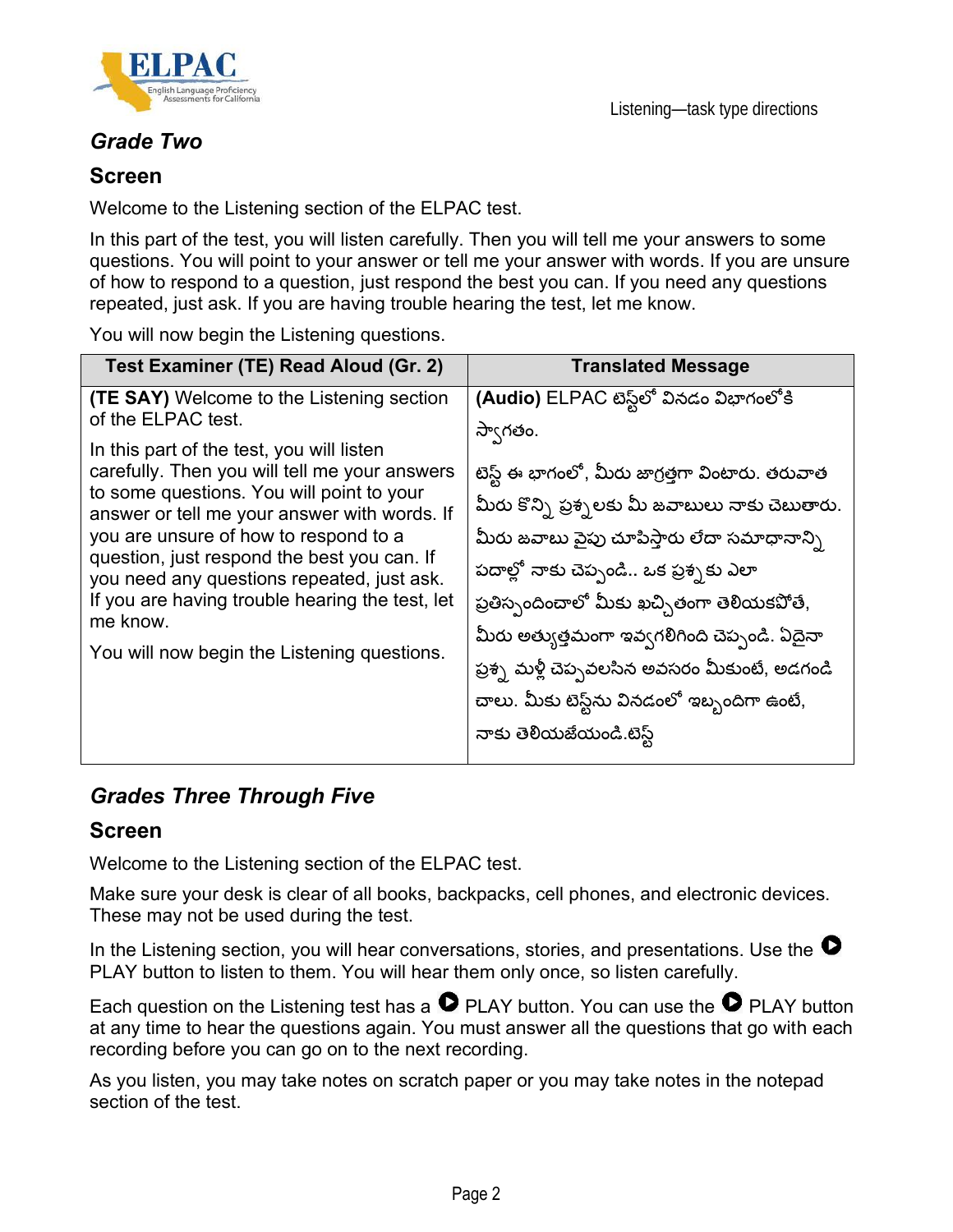

When you are ready, select **Next** to begin the Listening questions.

| Recorded Audio (Gr. 3-5)                                                                                                                                                                                                                                                                                                                                                                                                                                                                                                                                                                                                                                                                                                                                                                                                                                                                            | <b>Translated Message</b>                                                                                                                                                                                                                                                                                                                                                                                                                                                                   |
|-----------------------------------------------------------------------------------------------------------------------------------------------------------------------------------------------------------------------------------------------------------------------------------------------------------------------------------------------------------------------------------------------------------------------------------------------------------------------------------------------------------------------------------------------------------------------------------------------------------------------------------------------------------------------------------------------------------------------------------------------------------------------------------------------------------------------------------------------------------------------------------------------------|---------------------------------------------------------------------------------------------------------------------------------------------------------------------------------------------------------------------------------------------------------------------------------------------------------------------------------------------------------------------------------------------------------------------------------------------------------------------------------------------|
| (Audio) Welcome to the Listening section of<br>the ELPAC test.<br>Make sure your desk is clear of all books,<br>backpacks, cell phones, and electronic<br>devices. These may not be used during the<br>test.<br>In the Listening section, you will hear<br>conversations, stories, and presentations.<br>Use the $\bullet$ PLAY button to listen to them.<br>You will hear them only once, so listen<br>carefully.<br>Each question on the Listening test has a<br>$\bullet$ PLAY button. You can use the $\bullet$ PLAY<br>button at any time to hear the questions<br>again. You must answer all the questions<br>that go with each recording before you can<br>go on to the next recording.<br>As you listen, you may take notes on<br>scratch paper or you may take notes in the<br>notepad section of the test.<br>When you are ready, select <b>Next</b> to begin<br>the Listening questions. | (Audio) ELPAC టెస్ట్లలో వినడం విభాగంలోకి<br>స్వాగతం.<br>మీ డెస్కు మీద పుస్తకాలు, బ్యాక్ష్యాక్స్, సెల్ ఫోన్లు<br>మరియు ఎలక్టానిక్ పరికరాలు ఏవీ లేవని సునిశ్చితం<br>చేసుకోండి. టెస్ట్ సమయంలో ఇవి ఉపయోగించబడక<br>చోవచ్చు.<br>వినే విభాగంలో, మీరు సంభాషణలు, కథలు మరియు<br>ప్రజంటేషన్లు వింటారు. వాటిని వినడానికి $\bullet$ ప్లే బటన్<br>ఉపయోగించండి. వాటిని మీరు ఒకసారి మాత్రమే<br>వింటారు, కాబట్టి జాగ్రత్తగా వినండి.<br>వినడం విభాగంలోని ప్రతి ప్రశ్న కు ఒక $\,\mathord{\bullet}\,$ ప్లే బటన్ |
|                                                                                                                                                                                                                                                                                                                                                                                                                                                                                                                                                                                                                                                                                                                                                                                                                                                                                                     | ఉంది. ప్రశ్నలను మళ్లీ వినడానికి మీరు ఎప్పుడైనా $\bullet$<br>ప్లే బటన్ ఉపయోగించవచ్చు. మీరు తరువాత<br>రికార్డింగ్కు పెళ్లడానికి ముందు ప్రతి రికార్డింగ్ఆోపాటు<br>వచ్చే అన్ని ప్రశ్నలకు మీరు విధిగా సమాధానం<br>ಇವ್(ಲಿ.<br>మీరు వింటున్న <i>ప్పుడు</i> , మీరు స్కాచ్ కాగితంలో నోట్స్<br>రాసుకోవచ్చు లేదా టెస్ట్ <b>లోని నోట్</b> ప్యాడ్ విభాగంలో<br>నోట్స్ రాసుకోవచ్చు.<br>మీరు సిద్ధంగా ఉన్నప్పుడు, ప్రశ్నలు వినడం మొదలు<br>పెట్టడానికి తరువాత ఎంపిక చేయండి.                                   |

## *Grades Six Through Twelve*

#### **Screen**

Welcome to the Listening section of the ELPAC test.

Make sure your desk is clear of all books, backpacks, cell phones, and electronic devices. These may not be used during the test.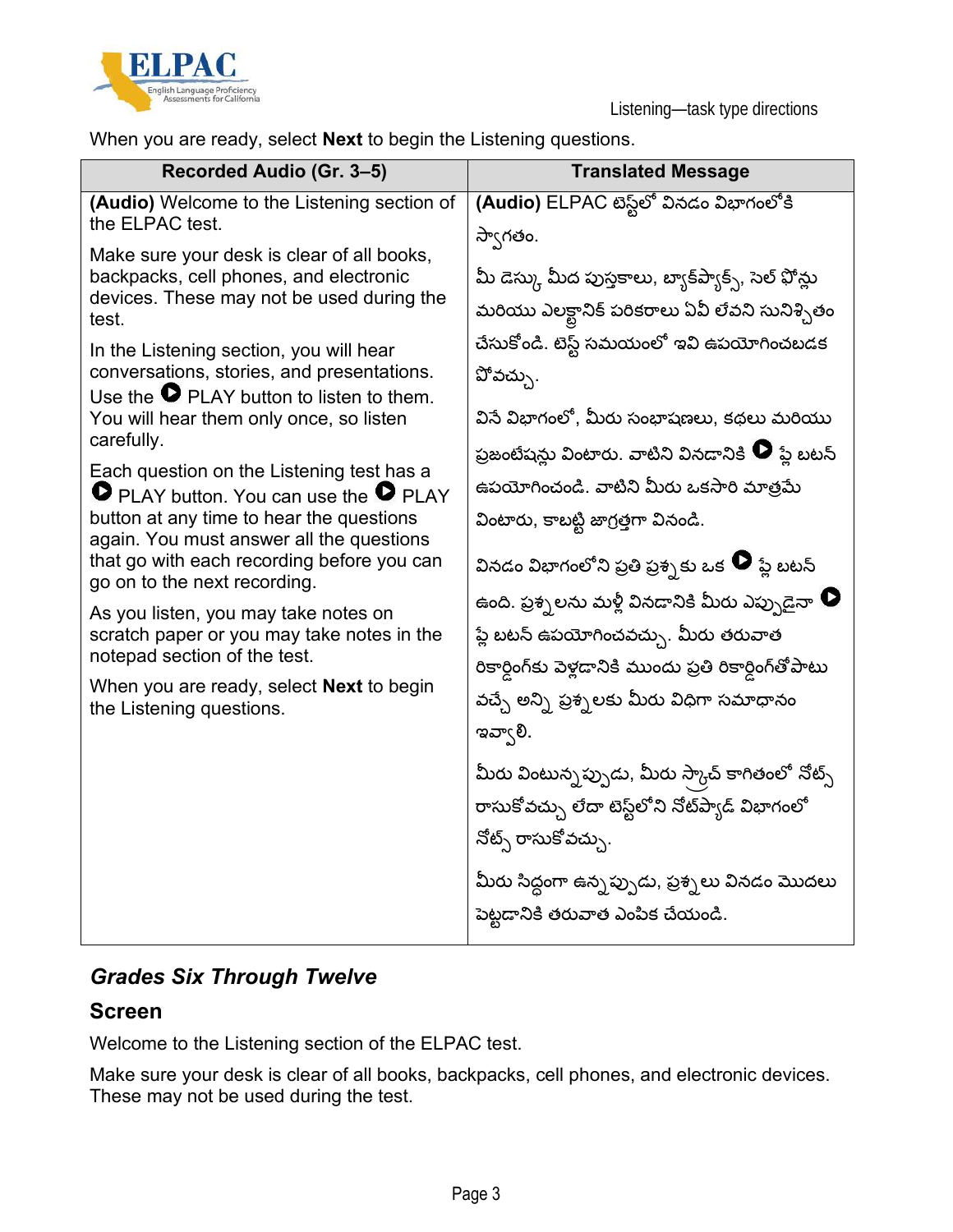



In the Listening section, you will hear conversations and presentations. Use the  $\bullet$  PLAY button to listen to them. You will hear them only once, so listen carefully.

Each question on the Listening test has a  $\bullet$  PLAY button. You can use the  $\bullet$  PLAY button at any time to hear the questions again. You must answer all the questions that go with each recording before you can go on to the next recording.

As you listen, you may take notes on scratch paper or you may take notes in the notepad section of the test.

**Recorded Audio (Gr. 6–12) Translated Message (Audio)** Welcome to the Listening section of the ELPAC test. Make sure your desk is clear of all books, backpacks, cell phones, and electronic devices. These may not be used during the test. In the Listening section, you will hear conversations and presentations. Use the **PLAY button to listen to them. You will** hear them only once, so listen carefully. Each question on the Listening test has a **PLAY button. You can use the P PLAY** button at any time to hear the questions again. You must answer all the questions that go with each recording before you can go on to the next recording. As you listen, you may take notes on scratch paper or you may take notes in the notepad section of the test. When you are ready, select **Next** to begin the Listening questions. (Audio) ELPAC టెస్ట్ వినడం విభాగంలోకి స్వాగతం. మీ డెస్కు మీద పుస్తకాలు, బ్యాక్ష్యాక్స్, సెల్ ఫోన్లు మరియు ఎలక్టానిక్ పరికరాలు ఏవీ లేవని సునిశ్చితం చేసుకోండి. టెస్ట్ సమయంలో ఇవి ఉపయోగించబడక  $\mathfrak{V}$ వచ్చు. వినడం విభాగంలో, మీరు సంభాషణలు, కథలు మరియు ప్రజంటేషన్లు వింటారు. వాటిని వినడానికి  $\bullet$ ప్తే బటన్ ఉపయోగించండి. వాటిని మీరు ఒకసారి మాత్రమే వింటారు, కాబట్టి జాగ్రత్తగా వినండి. వినడం విభాగంలోని ప్రతి ప్రశ్నకు ఒక $\,\mathbf \Theta\,$ ప్త బటన్ ఉంది. ప్రశ్నలను మళ్లీ వినడానికి మీరు ఎప్పుడైనా  $\bullet$ ప్లే బటన్ ఉపయోగించవచ్చు. మీరు తరువాత రికార్గింగ్కు పెళ్లడానికి ముందు ప్రతి రికార్డింగ్ఆోపాటు వచ్చే అన్ని ప్రశ్నలకు మీరు విధిగా సమాధానం ఇవా $($ లి. మీరు వింటున్న*ప్పు*డు, మీరు స్కాచ్ కాగితంలో నోట్స్ రాసుకోవచ్చు లేదా టెస్ట్లలోని నోట్*ప్వాడ్* విభాగంలో నోట్స్ రాసుకోవచ్చు. మీరు సిద్ధంగా ఉన్నప్పుడు, ప్రశ్నలు వినడం మొదలు పెట్టడానికి తరువాత ఎంపిక చేయండి.

When you are ready, select **Next** to begin the Listening questions.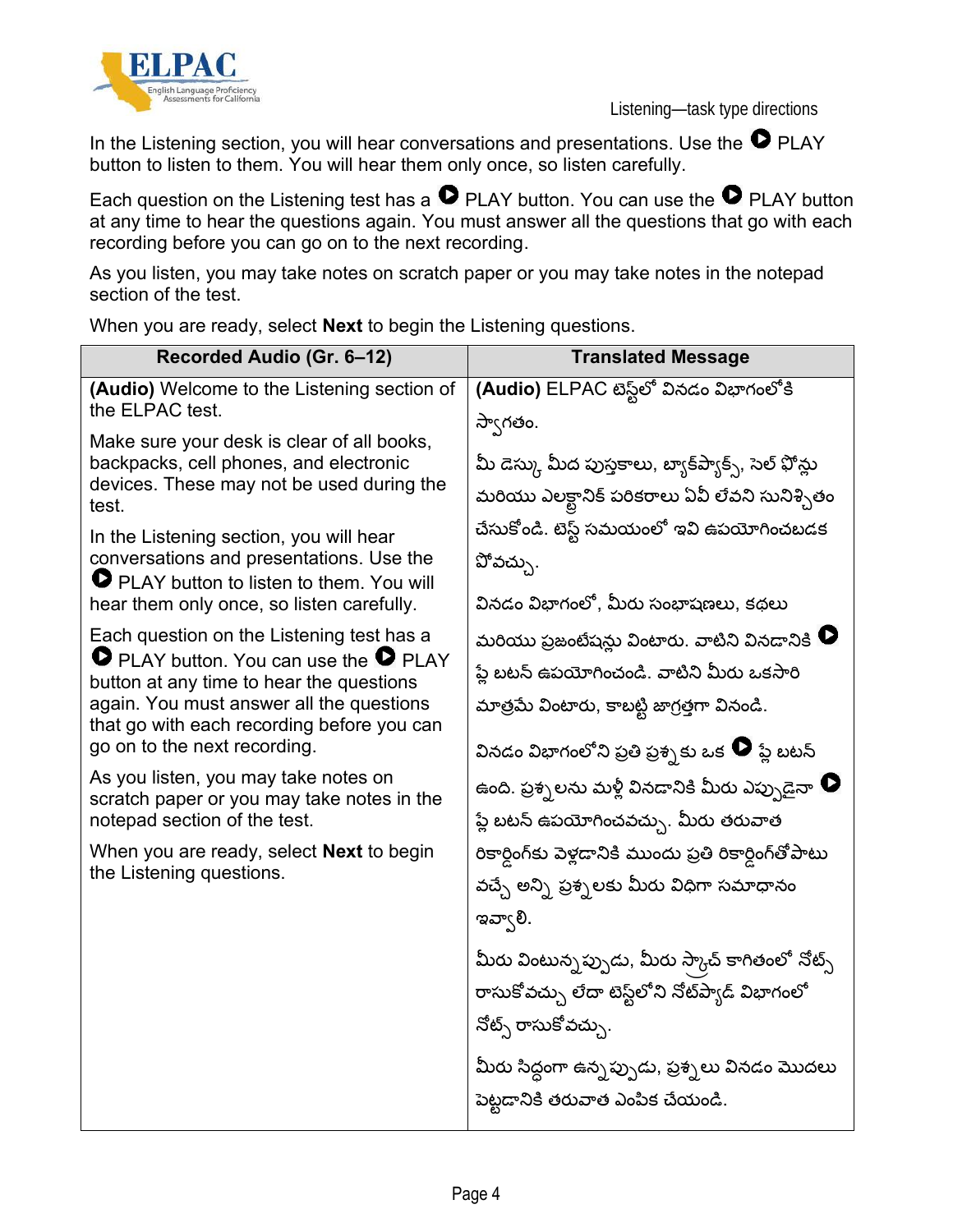

### *Kindergarten Through Grade Two Review Screen*

#### **Screen**

#### **Congratulations, you reached the end of the test!**

Thank you for your attention and hard work.

If there are any questions you marked for review, they will be displayed in the box below. Please finish reviewing any questions you want to, then select Submit Test at the bottom of the screen.

| Test Examiner (TE) Read Aloud (Gr. K-2)                       | <b>Translated Message</b>                                  |
|---------------------------------------------------------------|------------------------------------------------------------|
| (TE SAY) Congratulations, you reached<br>the end of the test! | (TE SAY) అభినందనలు, మీరు టెస్ట్ ముగింపుకు<br>చేరుకున్నారు! |
| Thank you for your attention and hard<br>work.                | మీ శ్రద్ధ మరియు శ్రమకు ధన్యవాదాలు.                         |

### *Grades Three Through Twelve Review Screen*

#### **Screen**

#### **Congratulations, you reached the end of the test!**

Thank you for your attention and hard work.

If there are any questions you marked for review, they will be displayed in the box below. Please finish reviewing any questions you want to, then select Submit Test at the bottom of the screen.

| Recorded Audio (Gr. 3–12)               | <b>Translated Message</b>                                                                                                                                                                                                         |
|-----------------------------------------|-----------------------------------------------------------------------------------------------------------------------------------------------------------------------------------------------------------------------------------|
| N/A (No recorded audio for this screen) | (Screen text) అభినందనలు, మీరు టెస్ట్<br>ముగింపుకు చేరుకున్నారు!                                                                                                                                                                   |
|                                         | మీ (శద్ద మరియు (శమకు ధన్యవాదాలు.                                                                                                                                                                                                  |
|                                         | మీరు సమీక్షించడం కోసం గురు పెట్టిన<br>ఏవైనా (పశ్నలుంటే, అవి (కింది బాక్సులో<br>(పదర్శించబడతాయి. మీరు కావాలనుకునే<br>ఏవైనా (పశ్నలను సమీక్షించడం పూర్తి<br>చేయండి, తరువాత (స్కీను అడుగున ఉన్న<br>సబ్ మిట్ టెస్ట్ బటన్ ఎంపిక చేయండి. |

### **Listening—task type directions**

| Task<br>Grade | <b>Message</b> | <b>Translated</b><br><b>Message</b> |
|---------------|----------------|-------------------------------------|
|---------------|----------------|-------------------------------------|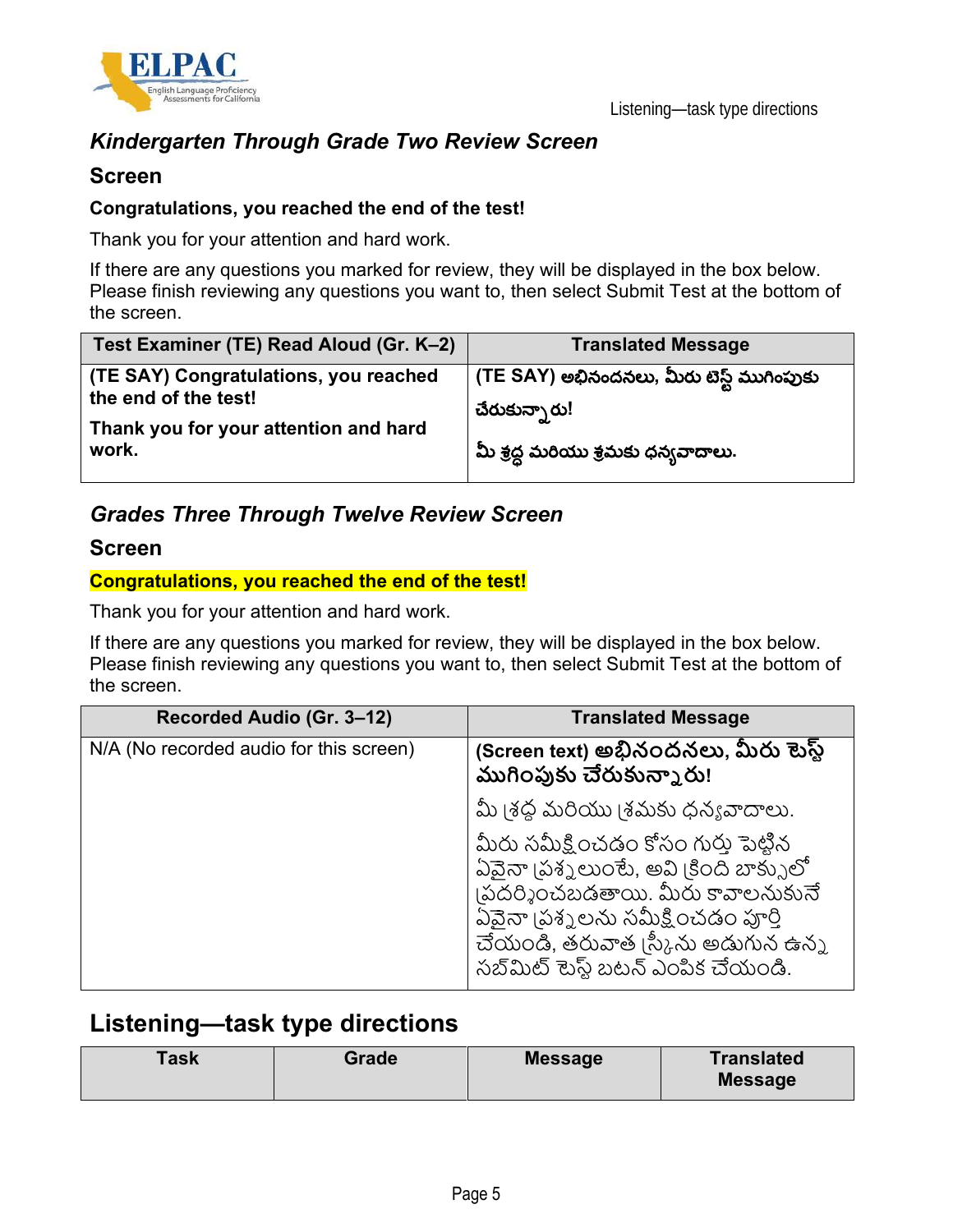

Listening—task type directions

| Task                                      | Grade       | <b>Message</b>                 | <b>Translated</b><br><b>Message</b> |
|-------------------------------------------|-------------|--------------------------------|-------------------------------------|
| Listen to a Short<br>Exchange             | Grades K-12 | Listen to a<br>conversation.   | ఒక సంభాషణ వినండి.                   |
| Listen to a<br>Classroom<br>Conversation  | Grades 1-12 | Listen to a<br>conversation.   | ఒక సంభాషణ వినండి.                   |
| Listen to a Story                         | Grades K-5  | Listen to a story.             | ఒక కథ వినండి.                       |
| Listen to an Oral<br>Presentation         | Grades K-12 | Listen to some<br>information. | కొంత సమాచారం వినండి.                |
| Listen to a Speaker<br>Support an Opinion | Grades 6-12 | Listen to a<br>conversation.   | ఒక సంభాషణ వినండి.                   |

# **Reading—Domain-level Directions**

## *Kindergarten Through Grade One*

### **Screen**

Reading Test

| Test Examiner (TE) Read Aloud (Gr. K-1)                                                                                                                                | <b>Translated Message</b>                                                                                                                                                                         |
|------------------------------------------------------------------------------------------------------------------------------------------------------------------------|---------------------------------------------------------------------------------------------------------------------------------------------------------------------------------------------------|
| (TE SAY) This is the Reading section of<br>the ELPAC test.                                                                                                             | (TE SAY) ఇది ELPAC టెస్ట్లలో చదవడం విభాగం.                                                                                                                                                        |
| In this part of the test, we are going to<br>read together. I will ask you some                                                                                        | టెస్ట్ ఈ భాగంలో, మనం కలిసి చదవబోతున్నాము.                                                                                                                                                         |
| questions. You will point to your answer<br>or tell me your answer with words. If you<br>are unsure of how to respond to a<br>question, just respond the best you can. | సేను మిమ్మల్ని కొన్ని ప్రశ్నలు అడుగుతాను. మీరు<br>జవాబు పైపు చూపిస్తారు లేదా మీ జవాబును పదాలతో<br>నాకు చెబుతారు. ఒక ప్రశ్నకు ఎలా ప్రతిస్పందించాలో<br>మీకు ఖచ్చితంగా తెలియకపోతే, మీరు అత్యుత్తమంగా |
| If you need me to repeat a question, just<br>ask.<br>You will now begin the Reading<br>questions.                                                                      | ఇవ్వగలిగింది చెప్పండి.                                                                                                                                                                            |
|                                                                                                                                                                        | ఏదైనా ప్రశ్నను సేను మళ్లీ చెప్పవలసిన అవసరం<br>మీకుంటే, అడగండి చాలు.                                                                                                                               |
|                                                                                                                                                                        | ఇప్పుడు మీరు ప్రశ్నలు చదవడం మొదలు పెడతారు.                                                                                                                                                        |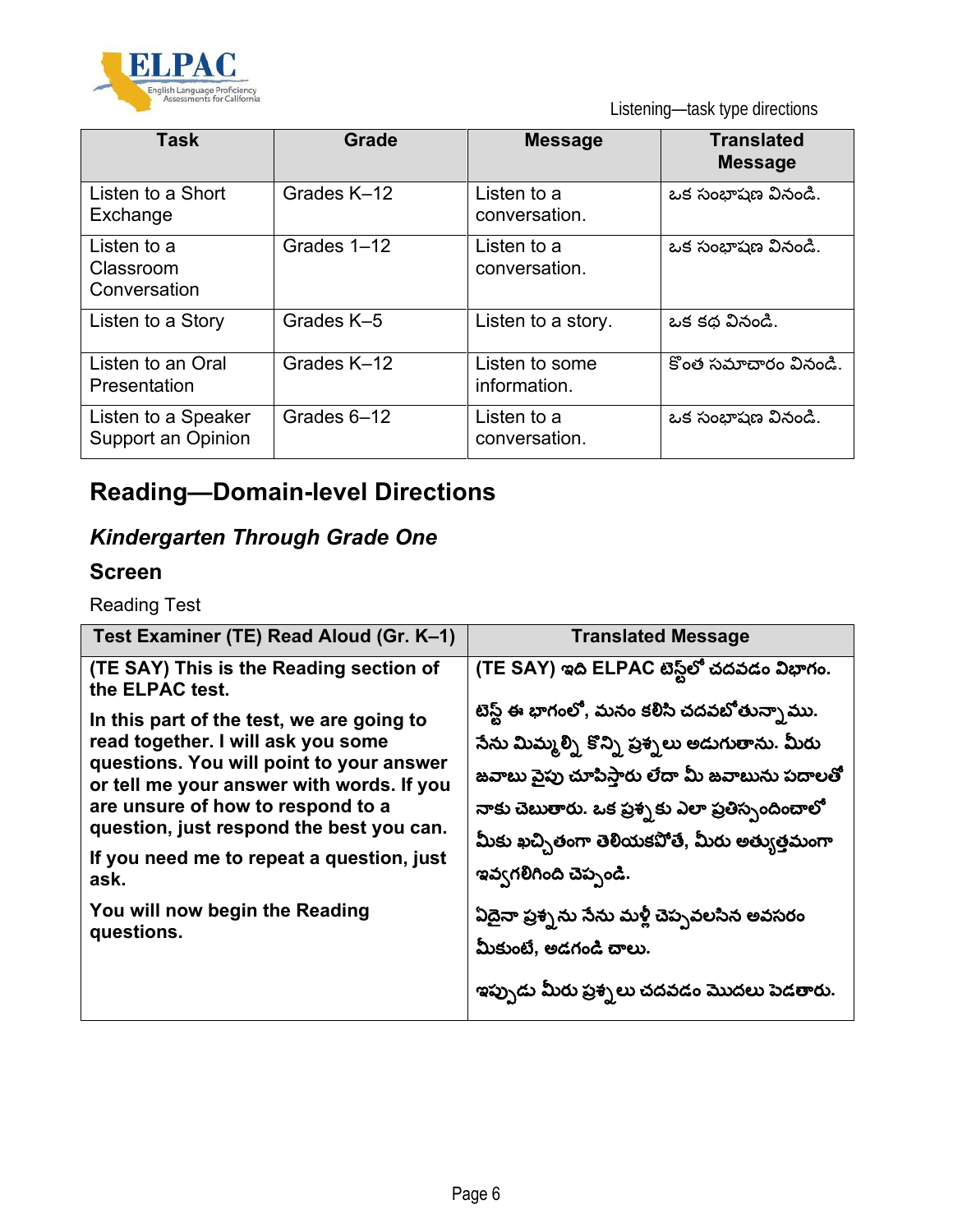

### *Grade Two*

#### **Screen**

This is the Reading section of the ELPAC test.

In this part of the test, we are going to read together. I will ask you some questions. You will point to your answer or tell me your answer with words. If you are unsure of how to respond to a question, just respond the best you can. If you need me to repeat a question, just ask.

You will now begin the Reading questions.

| Test Examiner (TE) Read Aloud (Gr. 2)                                                                                                                                                                                                                                                                                                                          | <b>Translated Message</b>                                                                                                                                                                                                                                                                                                                                                          |
|----------------------------------------------------------------------------------------------------------------------------------------------------------------------------------------------------------------------------------------------------------------------------------------------------------------------------------------------------------------|------------------------------------------------------------------------------------------------------------------------------------------------------------------------------------------------------------------------------------------------------------------------------------------------------------------------------------------------------------------------------------|
| (TE SAY) This is the Reading section of<br>the ELPAC test.                                                                                                                                                                                                                                                                                                     | (TE SAY) ఇది ELPAC టెస్ట్టటెస్ట్ యొక్క చదిపే<br>సెక్షన్<br>టెస్ట్                                                                                                                                                                                                                                                                                                                  |
| In this part of the test, we are going to<br>read together. I will ask you some<br>questions. You will point to your answer<br>or tell me your answer with words. If you<br>are unsure of how to respond to a<br>question, just respond the best you can.<br>If you need me to repeat a question, just<br>ask.<br>You will now begin the Reading<br>questions. | టెస్ట్ యొక్క ఈ భాగంలో, మనం కలిసి<br>చదవబోతున్నాం. సేను కొన్ని ప్రశ్నలు అడుగుతాను.<br>మీరు జవాబు పైపు చూపిస్తారు లేదా మీ జవాబును<br>పదాలతో నాకు చెబుతారు. ఒక ప్రశ్నకు ఎలా<br>ప్రతిస్పందించాలో మీకు ఖచ్చితంగా తెలియకపోతే,<br>మీరు అత్యుత్తమంగా ఇవ్వగలిగింది చెప్పండి.ఒకపేళ<br>సేను ప్రశ్న ను పునరావృతం చేయాల్సి ఉంటే, అడగండి.<br>టెస్ట్ మీరు ఇప్పుడు చదిపే ప్రశ్నలను ప్రారంభిస్తారు. |

### *Grades Three Through Twelve (Summative ELPAC)*

#### **Screen**

Welcome to the Reading section of the ELPAC test.

Make sure your desk is clear of all books, backpacks, cell phones, and electronic devices. These may not be used during the test.

In this part of the test, you will read some passages and answer questions about them. Some passages may be student essays. Student essays may contain errors.

You must answer all the questions that go with each passage before you can go on to the next passage.

If you want any directions read to you during the test, just ask.

When you are ready, select **Next** to begin the Reading questions.

| Recorded Audio (Gr. 3-12) | <b>Translated Message</b> |
|---------------------------|---------------------------|
|---------------------------|---------------------------|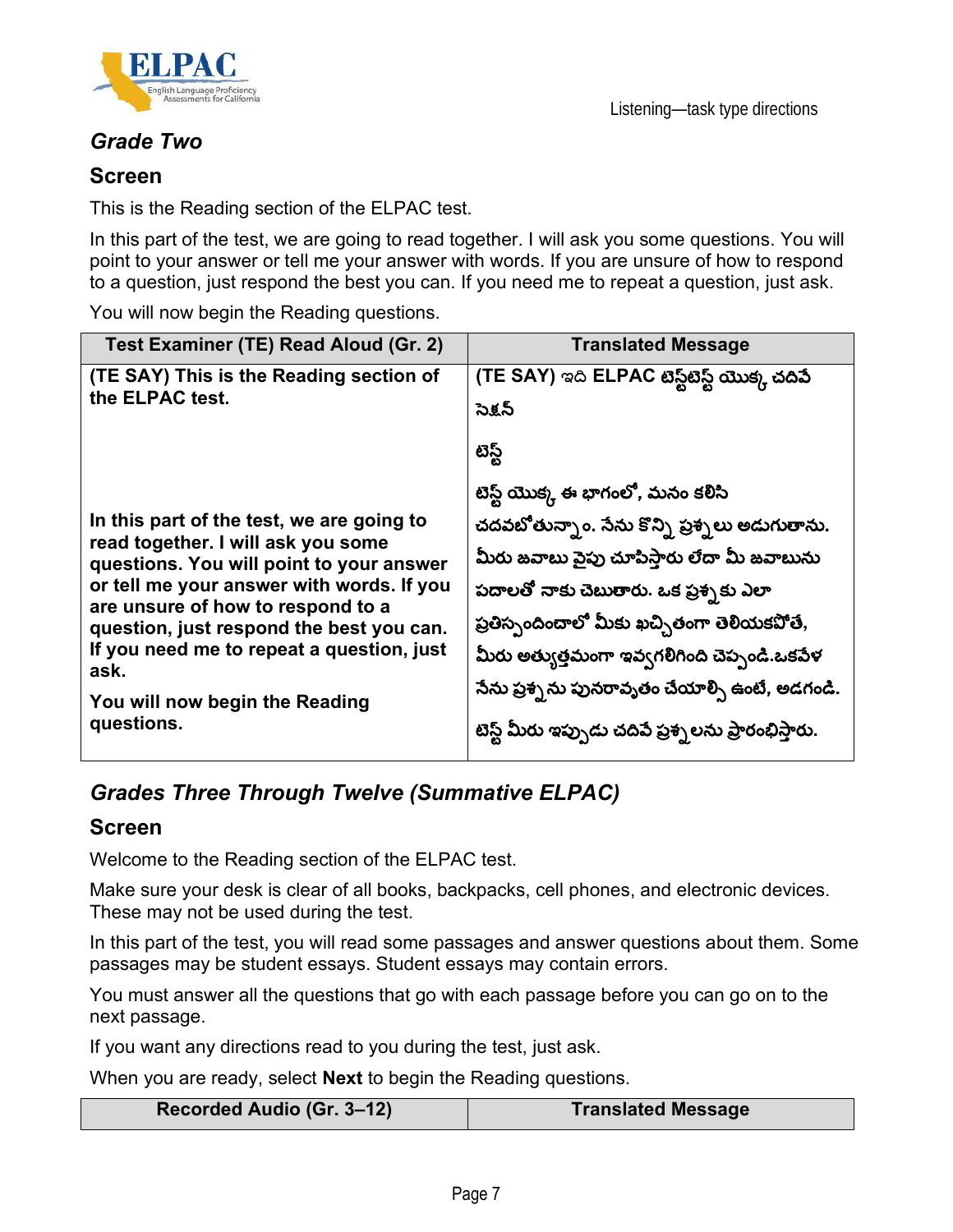

Listening—task type directions

| Recorded Audio (Gr. 3-12)                                                                                                                                                                                                                                        | <b>Translated Message</b>                                   |
|------------------------------------------------------------------------------------------------------------------------------------------------------------------------------------------------------------------------------------------------------------------|-------------------------------------------------------------|
| (Audio) Welcome to the Reading section of<br>the ELPAC test.                                                                                                                                                                                                     | (Audio) ELPAC టెస్ట్లలో చదవడం విభాగంలోకి                    |
|                                                                                                                                                                                                                                                                  | స్వాగతం.                                                    |
| Make sure your desk is clear of all books,<br>backpacks, cell phones, and electronic<br>devices. These may not be used during the                                                                                                                                | మీ డెస్కు మీద పుస్తకాలు, బ్యాక్ష్యాక్స్, సెల్ ఫోన్లు        |
| test.                                                                                                                                                                                                                                                            | మరియు ఎలక్టానిక్ పరికరాలు ఏవీ లేవని సునిశ్చితం              |
| In this part of the test, you will read some                                                                                                                                                                                                                     | చేసుకోండి. టెస్ట్ సమయంలో ఇవి ఉపయోగించబడక                    |
| passages and answer questions about<br>them. Some passages may be student                                                                                                                                                                                        | పోవచ్చు.                                                    |
| essays. Student essays may contain errors.                                                                                                                                                                                                                       | టెస్ట్లలోని ఈ భాగంలో, మీరు కొన్ని వచన భాగాలను               |
| You must answer all the questions that go<br>with each passage before you can go on to<br>the next passage.<br>If you want any directions read to you during<br>the test, just ask.<br>When you are ready, select <b>Next</b> to begin<br>the Reading questions. | చదివి, వాటి గురించిన ప్రశ్నలకు జవాబిస్తారు. కొన్ని          |
|                                                                                                                                                                                                                                                                  | వచన భాగాలు విద్యార్థి వ్యాసాలు కావచ్చు. విద్యార్థి          |
|                                                                                                                                                                                                                                                                  | వ్యాసాలలో కొన్ని తప్పుడు ఉండవచ్చు.                          |
|                                                                                                                                                                                                                                                                  | మీరు తరువాత రికార్డింగ్కు పెళ్లడానికి ముందు ప్రతి           |
|                                                                                                                                                                                                                                                                  | రికార్డింగ్ <b>తోపాటు వచ్చే అన్ని ప్రశ్నలకు మీరు</b> విధిగా |
|                                                                                                                                                                                                                                                                  | సమాధానం ఇవ్వాలి.                                            |
|                                                                                                                                                                                                                                                                  | టెస్ట్ సమయంలో మీకు మీరే చదవడానికి ఏవైనా                     |
|                                                                                                                                                                                                                                                                  | మార్గదర్నకాలు మీకు కావార్సివస్తే, అడగండి చాలు.              |
|                                                                                                                                                                                                                                                                  |                                                             |
|                                                                                                                                                                                                                                                                  |                                                             |
|                                                                                                                                                                                                                                                                  | మీరు సిద్ధంగా ఉన్నప్పుడు, ప్రశ్నలు చదవడం                    |
|                                                                                                                                                                                                                                                                  | మొదలు పెట్టడానికి తరువాత ఎంపిక చేయండి.                      |

## *Grades Three Through Twelve (Initial ELPAC)*

### **Screen**

Welcome to the Reading section of the ELPAC test.

Make sure your desk is clear of all books, backpacks, cell phones, and electronic devices. These may not be used during the test.

At the beginning of this section of the test, you will see some pictures and you will choose the sentence that matches the picture. After that, you will read some passages and answer questions about them. Some passages may be student essays. Student essays may contain errors.

You must answer all the questions that go with each passage before you can go on to the next passage.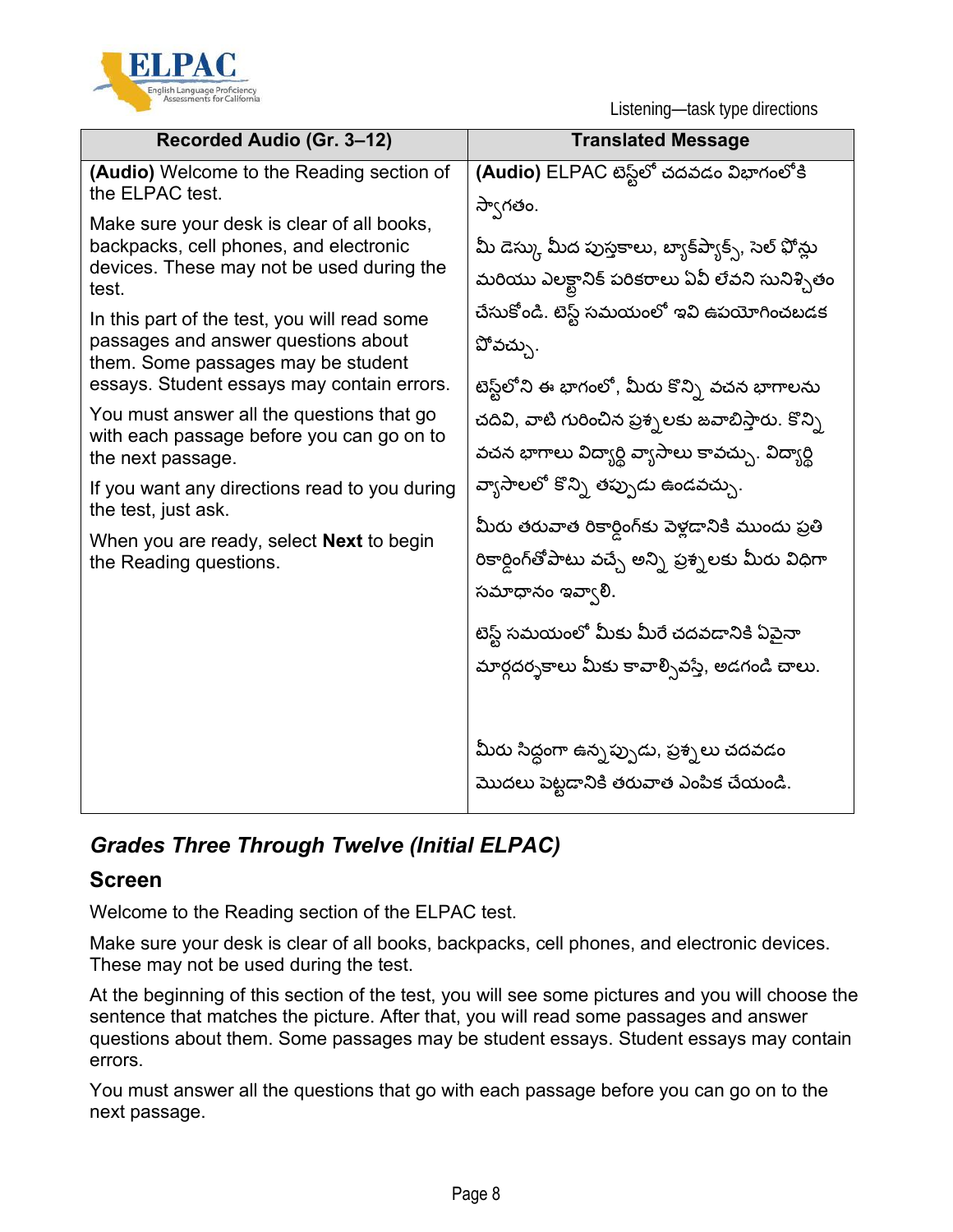



If you want any directions read to you during the test, just ask.

When you are ready, select **Next** to begin the Reading questions.

| Recorded Audio (Gr. 3-12)                                                                                                                  | <b>Translated Message</b>                                                                              |
|--------------------------------------------------------------------------------------------------------------------------------------------|--------------------------------------------------------------------------------------------------------|
| (Audio) Welcome to the Reading section of<br>the ELPAC test.                                                                               | (Audio) ELPAC టెస్ట్లలో చదవడం విభాగంలోకి<br>స్వాగతం.                                                   |
| Make sure your desk is clear of all books,<br>backpacks, cell phones, and electronic<br>devices. These may not be used during the<br>test. | మీ డెస్కు మీద పుస్తకాలు, బ్యాక్ష్యాక్స్, సెల్ ఫోన్లు<br>మరియు ఎలక్టానిక్ పరికరాలు ఏవీ లేవని సునిశ్చితం |
| At the beginning of this section of the test,<br>you will see some pictures and you will<br>choose the sentence that matches the           | చేసుకోండి. టెస్ట్ సమయంలో ఇవి ఉపయోగించబడక<br>పోవచ్చు.                                                   |
| picture. After that, you will read some<br>passages and answer questions about<br>them. Some passages may be student                       | ఈ విభాగంలోని టెస్ట్ మొదట్లో, మీరు కొన్ని చిత్రాలు                                                      |
|                                                                                                                                            | చూస్తారు మరియు ఆ చిత్రానికి సరివోయే వాక్యాన్ని                                                         |
| essays. Student essays may contain errors.                                                                                                 | మీరు ఎంచుకుంటారు. దాని తరువాత, మీరు కొన్ని                                                             |
| You must answer all the questions that go<br>with each passage before you can go on to<br>the next passage.                                | వచన భాగాలను చదివి, వాటి గురించిన ప్రశ్నలకు                                                             |
|                                                                                                                                            | జవాబిస్తారు. కొన్ని వచన భాగాలు విద్యార్థి వ్యాసాలు                                                     |
| If you want any directions read to you during<br>the test, just ask.                                                                       | కావచ్చు. విద్యార్థి వ్యాసాలలో కొన్ని తప్పుడు<br>ఉండవచ్చు.                                              |
| When you are ready, select <b>Next</b> to begin                                                                                            |                                                                                                        |
| the Reading questions.                                                                                                                     | మీరు తరువాత రికార్డింగ్కు పెళ్లడానికి ముందు ప్రతి                                                      |
|                                                                                                                                            | రికార్డింగ్తోపాటు వచ్చే అన్ని ప్రశ్నలకు మీరు విధిగా                                                    |
|                                                                                                                                            | సమాధానం ఇవ్వాలి.                                                                                       |
|                                                                                                                                            | టెస్ట్ సమయంలో మీకు మీరే చదవడానికి ఏవైనా                                                                |
|                                                                                                                                            | మార్గదర్నకాలు మీకు కావాల్సివస్తే, అడగండి చాలు.                                                         |
|                                                                                                                                            | మీరు సిద్ధంగా ఉన్నప్పుడు, ప్రశ్నలు చదవడం                                                               |
|                                                                                                                                            | మొదలు పెట్టడానికి తరువాత ఎంపిక చేయండి.                                                                 |

### *Kindergarten Through Grade Two Review Screen*

### **Screen**

#### **Congratulations, you reached the end of the test!**

Thank you for your attention and hard work.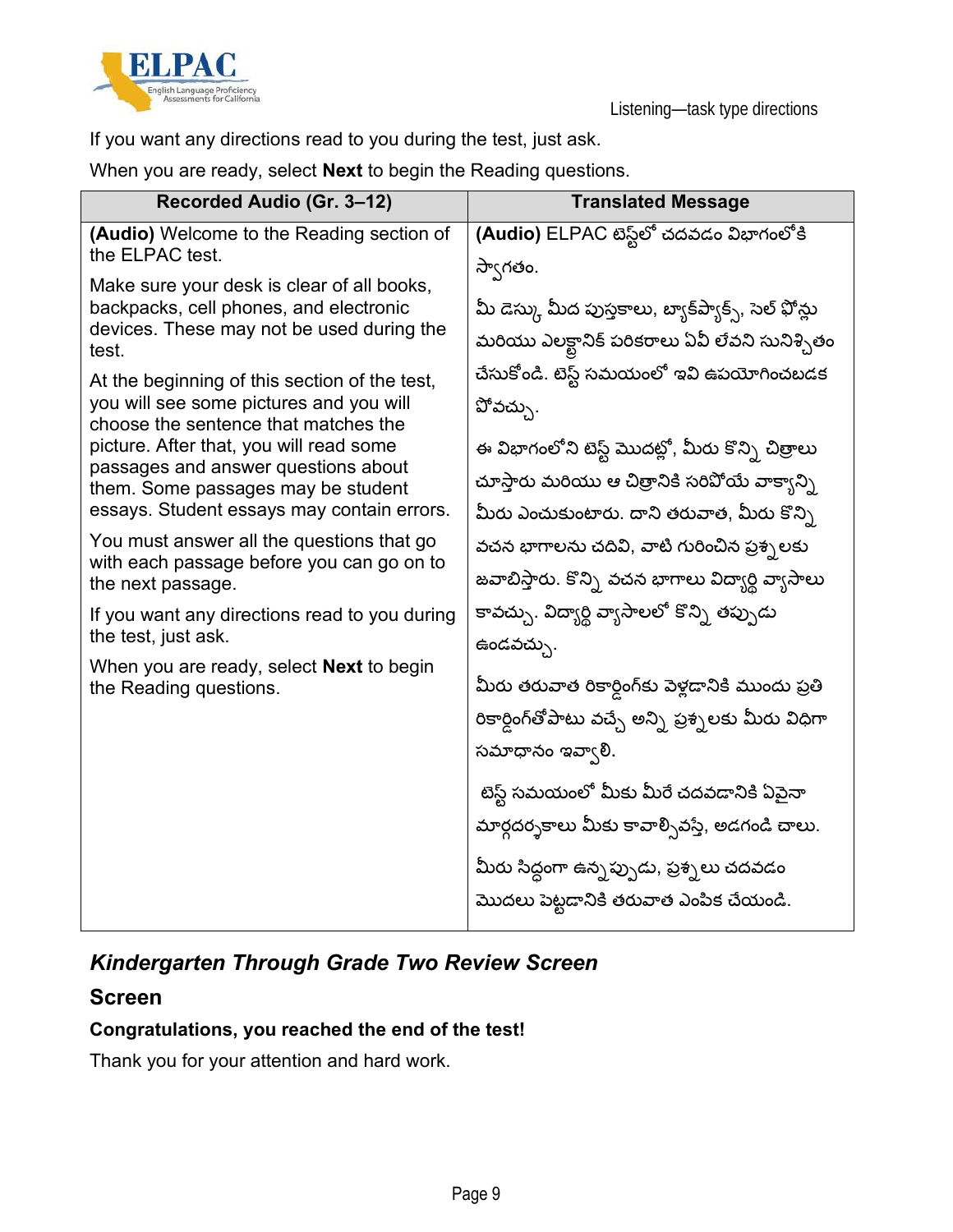

If there are any questions you marked for review, they will be displayed in the box below. Please finish reviewing any questions you want to, then select Submit Test at the bottom of the screen.

| Test Examiner (TE) Read Aloud (Gr. K-2)                       | <b>Translated Message</b>                                    |
|---------------------------------------------------------------|--------------------------------------------------------------|
| (TE SAY) Congratulations, you reached<br>the end of the test! | (TE SAY) అభినందనలు, మీరు టెస్ట్ ముగింపుకు  <br>చేరుకున్నారు! |
| Thank you for your attention and hard<br>work.                | మీ శ్రద్ధ మరియు శ్రమకు ధన్యవాదాలు.                           |

### *Grades Three Through Twelve Review Screen*

#### **Screen**

#### **Congratulations, you reached the end of the test!**

Thank you for your attention and hard work.

If there are any questions you marked for review, they will be displayed in the box below. Please finish reviewing any questions you want to, then select Submit Test at the bottom of the screen.

| Recorded Audio (Gr. 3-12)               | <b>Translated Message</b>                           |
|-----------------------------------------|-----------------------------------------------------|
| N/A (No recorded audio for this screen) | (Screen text) అభినందనలు, మీరు చదవడం టెస్ట్          |
|                                         | ముగింపుకు చేరుకున్నారు!                             |
|                                         | మీ శ్రద్ధ మరియు శ్రమకు ధన్యవాదాలు.                  |
|                                         | మీరు సమీకించడం కోసం గుర్తు పెట్టిన ఏపైనా            |
|                                         | ప్రశ్నలుంటే, అవి క్రింది బాక్సులో ప్రదర్శించబడతాయి. |
|                                         | మీరు కావాలనుకునే ఏపైనా ప్రశ్నలను సమీక్షించడం        |
|                                         | పూర్తి చేయండి, తరువాత స్కీను అడుగున ఉన్న            |
|                                         | సబ్మిట్ టెస్ట్ బటన్ ఎంపిక చేయండి.                   |

## **Reading—task type directions**

| <b>Task</b>      | <b>Grade</b> | <b>Message</b>       | <b>Translated</b><br><b>Message</b> |
|------------------|--------------|----------------------|-------------------------------------|
| Read-Along Word  | Kindergarten | We are going to read | మనం కలిసి                           |
| with Scaffolding |              | together.            | చదవబోతునా్ము.                       |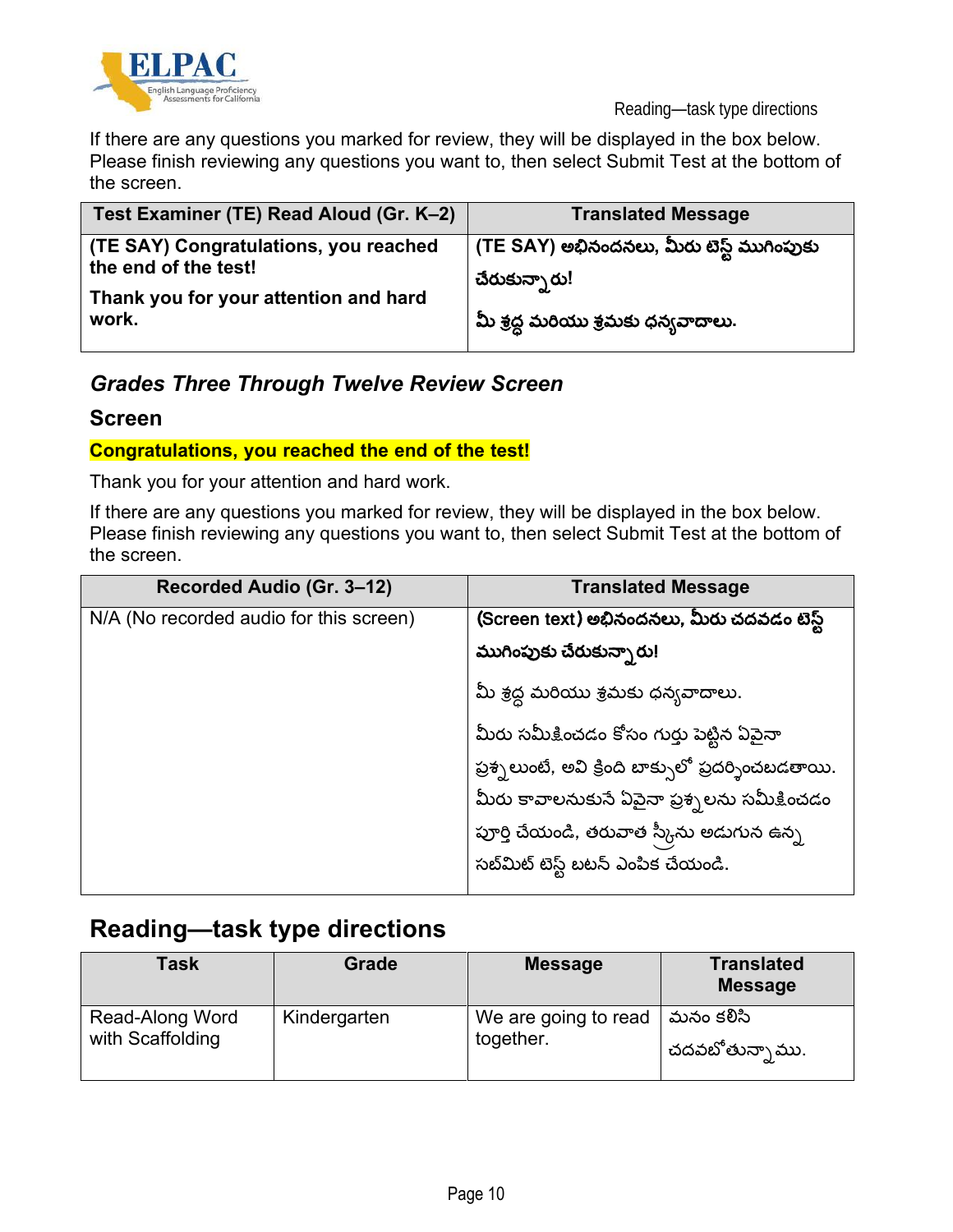

### Reading—task type directions (*continuation one*)

| <b>Task</b>                                 | Grade      | <b>Message</b>                                                                                                                                                                                                                                                                                                                                                    | <b>Translated</b><br><b>Message</b>                                                                                                                                                                                                                                                                                                                               |
|---------------------------------------------|------------|-------------------------------------------------------------------------------------------------------------------------------------------------------------------------------------------------------------------------------------------------------------------------------------------------------------------------------------------------------------------|-------------------------------------------------------------------------------------------------------------------------------------------------------------------------------------------------------------------------------------------------------------------------------------------------------------------------------------------------------------------|
| <b>Read-Along Story</b><br>with Scaffolding | Grades K-1 | We are going to read<br>together.<br>[Prompt language<br>should remain in<br>English]<br>Point to where we<br>should start reading.<br>We will start reading<br>here. Put your finger<br>here. Follow along<br>with your finger as I<br>read.<br>[Prompt language<br>should remain in<br>English]<br>Now I will read the<br>story to you. Listen<br>while I read. | మనం కలిసి<br>చదవబోతున్నాము.<br>[ప్రాంప్ట్ భాష ఇంగ్లీషులో<br>ఉండాలి]<br>చదవడం మనం ఎక్కడ<br>మొదలుపెట్టాలో<br>చూపించండి.<br>ఇక్కడ మనం చదవడం<br>మొదలుపెడ్తాము. మీ<br>పేలు ఇక్కడ పెట్టండి.<br>మీరు<br>చదువుతున్నప్పుడు మీ<br>పేలును అనుసరించండి.<br>[ప్రాంఫ్ట్ భాష ఇంగ్లీషులో<br>ఉండాలి]<br>సేను ఇప్పుడు ఈ కథను<br>మీకు చదువుతాను. సేను<br>చదువుతున్నప్పుడు<br>వినండి. |
| Read-Along<br>Information                   | Grades K-1 | Now we are going<br>to read together.<br>Listen while I read.                                                                                                                                                                                                                                                                                                     | ఇప్పుడు మనం కలిసి<br>చదవబోతున్నాము. సేను<br>చదువుతున్నప్పుడు<br>వినండి.                                                                                                                                                                                                                                                                                           |
| Read and Choose a<br>Word                   | Grade 1    | Look at the picture.<br>Point to the word<br>that matches the<br>picture.                                                                                                                                                                                                                                                                                         | చిత్రం చూడండి. చిత్రానికి<br>సరిపోయే పదం వైపు<br>చూపండి.                                                                                                                                                                                                                                                                                                          |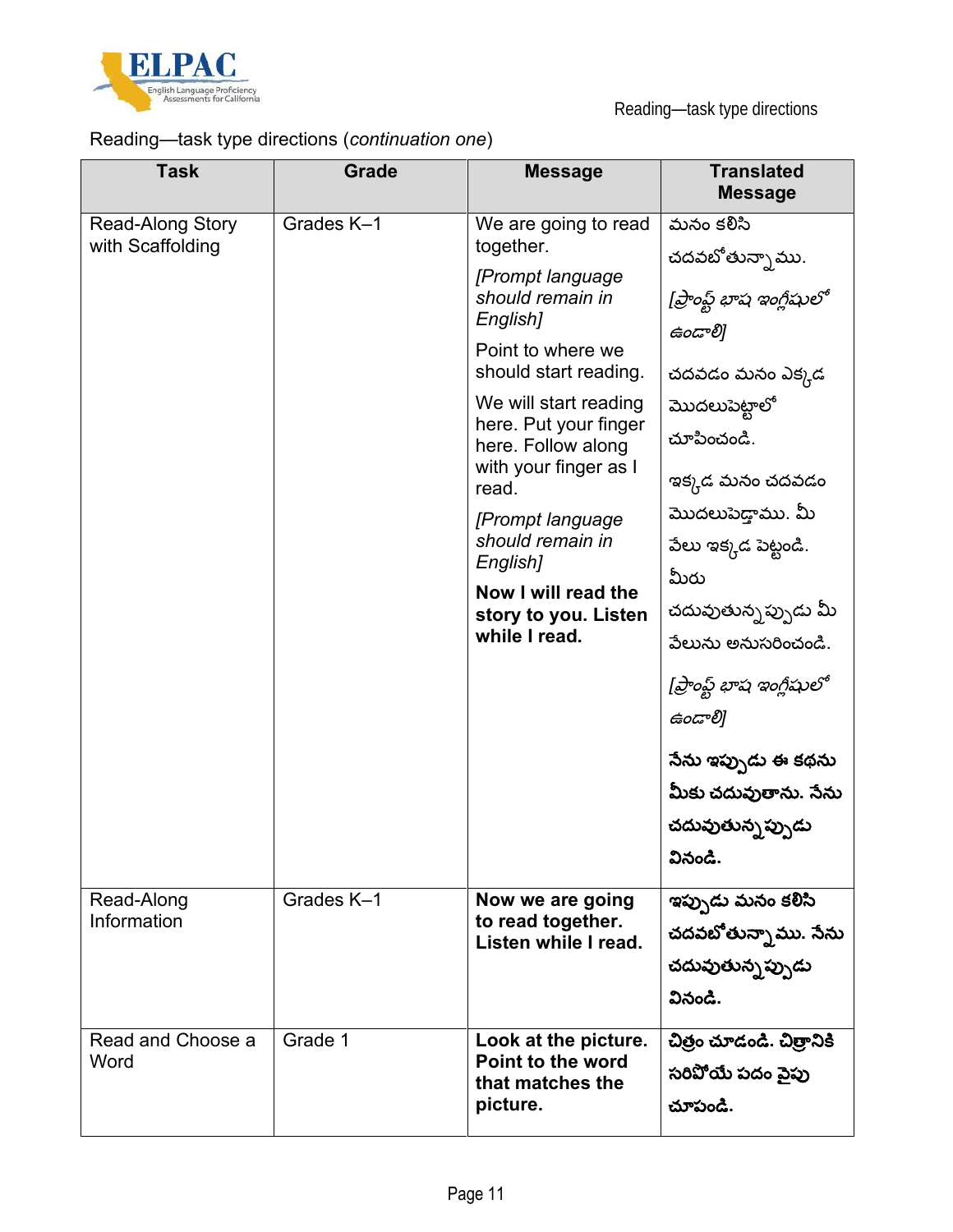

Reading—task type directions

| Task                          | Grade   | <b>Message</b>                                                                   | <b>Translated</b><br><b>Message</b>                    |
|-------------------------------|---------|----------------------------------------------------------------------------------|--------------------------------------------------------|
| Read and Choose a<br>Word     | Grade 2 | Look at the picture.<br><b>Choose the word</b><br>that matches the<br>picture.   | చిత్రం చూడండి. చిత్రానికి<br>సరిపోయే పదం<br>ఎంచుకోండి. |
| Read and Choose a<br>Sentence | Grade 1 | Look at the picture.<br>Point to the<br>sentence that<br>matches the<br>picture. | చిత్రం చూడండి. చిత్రానికి<br>సరిపోయే వాక్యం<br>చూపండి. |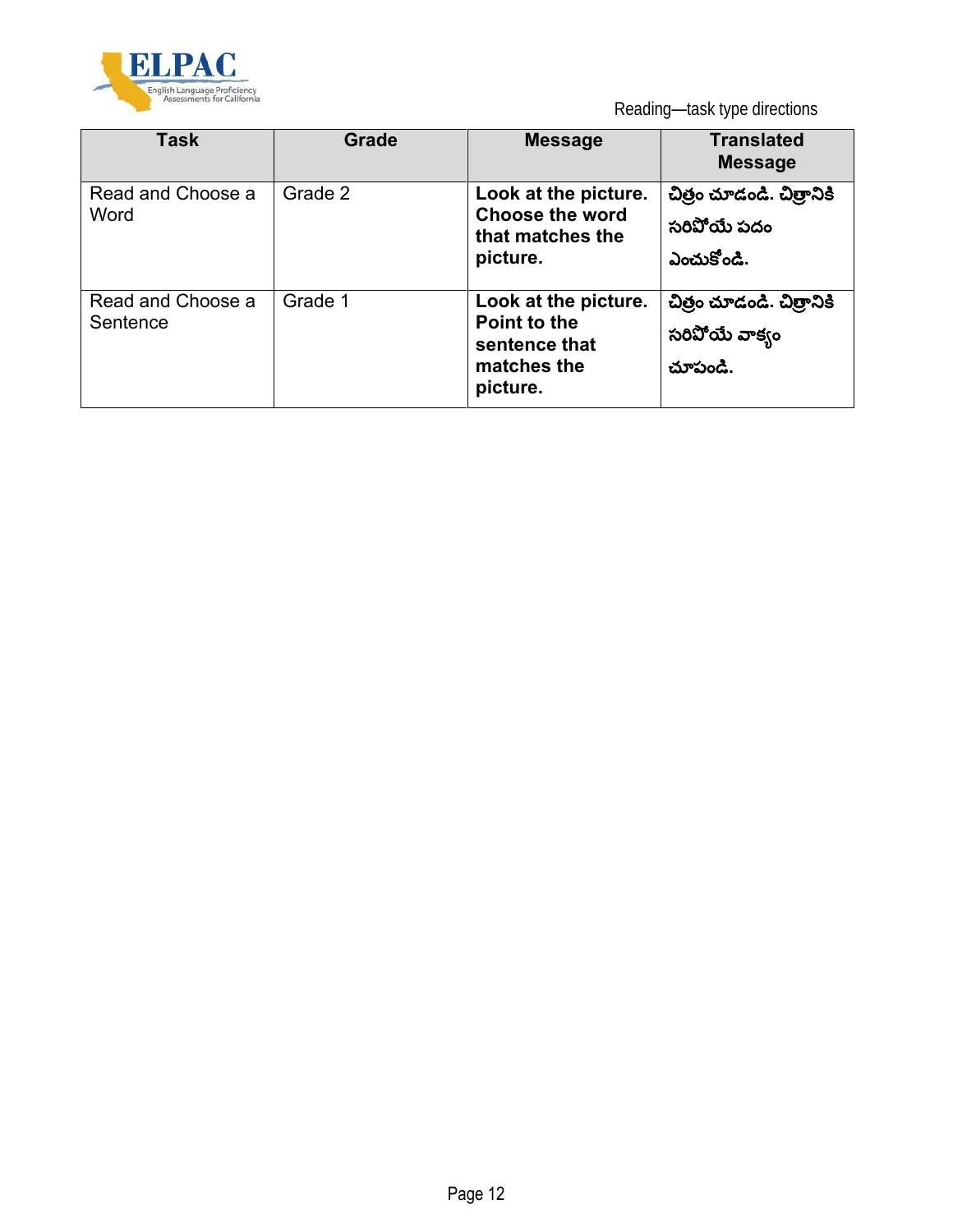

### Reading—task type directions (*continuation two*)

| <b>Task</b>                              | Grade       | <b>Message</b>                                                                                                       | <b>Translated Message</b>                                                                                                    |
|------------------------------------------|-------------|----------------------------------------------------------------------------------------------------------------------|------------------------------------------------------------------------------------------------------------------------------|
| Read and<br>Choose a<br>Sentence         | Grades 2-12 | Look at the picture.<br><b>Choose the sentence that</b><br>matches the picture.                                      | చిత్రం చూడండి. చిత్రానికి<br>సరిపోయే వాక్యం<br>ఎంచుకోండి.                                                                    |
| Read a Short<br>Informational<br>Passage | Grade 1     | Now you are going to read<br>a text on your own. I will<br>ask you some questions<br>about what you have read.       | ఇప్పుడు మీరే నొంతంగా<br>వచనం చదవబోతున్నారు.<br>మీరు చదివిన దానిని<br>గురించి సేను మిమ్మల్ని<br>కొన్ని ప్రశ్నలు<br>అడుగుతాను. |
| Read a Short<br>Informational<br>Passage | Grades 2-12 | Read the text, then answer<br>the questions.                                                                         | వచనం చదవండి, తరువాత<br>ప్రశ్నలకు జవాబివ్వండి.                                                                                |
| Read a Student<br>Essay                  | Grades 3-12 | A student has written an<br>essay. The essay may<br>include errors. Read the<br>essay, then answer the<br>questions. | ఒక విద్యార్థి వ్యాసాన్ని<br>రాశారు. ఈ వ్యాసంలో<br>తప్పులు ఉండవచ్చు.<br>వ్యాసం చదవండి, తరువాత<br>ప్రశ్నలకు జవాబివ్వండి.       |
| Read a Literary<br>Passage               | Grade 1     | Now you are going to read<br>a story on your own. Then<br>you will answer questions<br>about what you have read.     | ఇప్పుడు మీరే నొంతంగా కథ<br>చదవటోతున్నారు.<br>తరువాత, చదివిన దానిని<br>గురించి మీరు ప్రశ్నలకు<br>జవాబిస్తారు.                 |
| Read a Literary<br>Passage               | Grades 2-12 | Read the story, then<br>answer the questions.                                                                        | కథ చదవండి, తరువాత<br>ప్రశ్నలకు జవాబివ్వండి.                                                                                  |
| Read an<br>Informational<br>Passage      | Grade 1     | Now you will read a text<br>on your own. Then you<br>will answer some<br>questions about what<br>you have read.      | ఇప్పుడు మీరే నొంతంగా<br>వచనం చదవుతారు.<br>తరువాత, చదివిన దానిని<br>గురించి కొన్ని ప్రశ్నలకు                                  |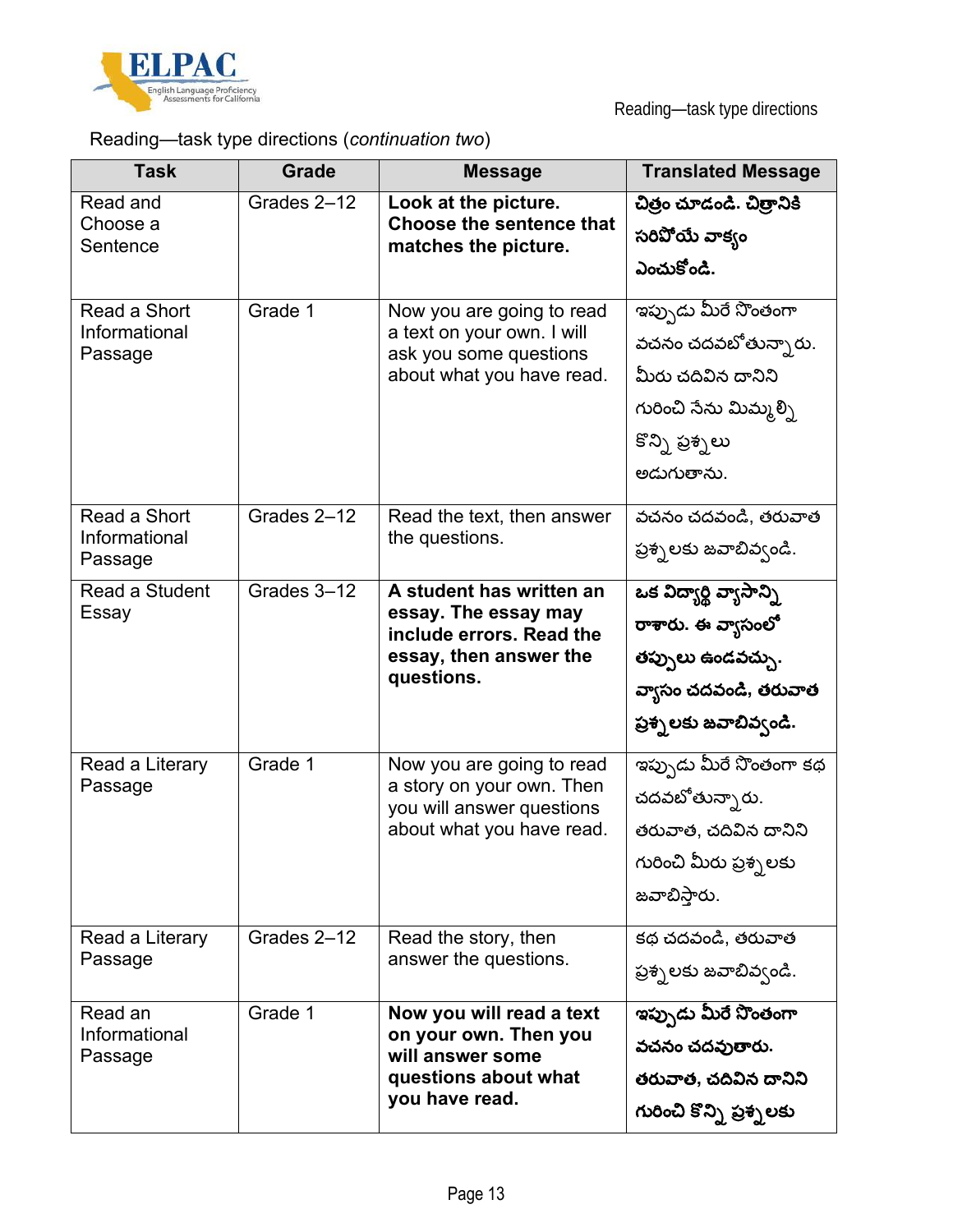



| Task | Grade | <b>Message</b> | <b>Translated Message</b> |
|------|-------|----------------|---------------------------|
|      |       |                | మీరు జవాబిస్తారు.         |

Reading—task type directions (*continuation three*)

| Task          | Grade       | <b>Message</b>      | <b>Translated</b><br><b>Message</b> |
|---------------|-------------|---------------------|-------------------------------------|
| Read an       | Grades 2-12 | Read the text, then | వచనం చదవండి,                        |
| Informational |             | answer the          | తరువాత ప్రశ్నలకు                    |
| Passage       |             | questions.          | జవాబివ్వండి.                        |

## **Writing—Domain-level Directions**

### *Kindergarten Through Grade Two*

#### **Screen**

(No screen—all on paper)

| Test Examiner (TE) Read Aloud (Gr. K-2)                                                                                                          | <b>Translated Message</b>                                                                                                                        |
|--------------------------------------------------------------------------------------------------------------------------------------------------|--------------------------------------------------------------------------------------------------------------------------------------------------|
| (TE SAY) Today, you will take the ELPAC<br>Writing test. If you are unsure of how to<br>respond to a question, just respond the<br>best you can. | (TE SAY) ఈరోజు, మీరు ELPAC రాత టెస్ట్ చేస్తారు.<br>ఒక ప్రశ్నకు ఎలా ప్రతిస్పందించాలో మీకు ఖచ్చితంగా<br>తెలియకపోతే, మీరు అత్యుత్తమంగా ఇవ్వగలిగింది |
| In this part of the test, you will write your<br>answers to some questions on paper.<br>If you need any questions repeated, just<br>ask.         | చెప్పండి.<br>టెస్ట్లలోని ఈ భాగంలో, మీరు కొన్ని ప్రశ్నలకు మీ<br>జవాబులు కాగితం మీద రాస్తారు.                                                      |
| You will now begin the Writing questions.                                                                                                        | ఏదైనా ప్రశ్న మళ్లీ చెప్పవలసిన అవసరం మీకుంటే,<br>ಅದಗಂದೆ ದಾಲು.<br>ఇప్పుడు మీరు ప్రశ్నలు రాయటం మొదలు పెడతారు.                                       |

### *Grades Three Through Twelve*

#### **Screen**

Welcome to the Writing section of the ELPAC test.

Make sure your desk is clear of all books, backpacks, cell phones, and electronic devices. These may not be used during the test.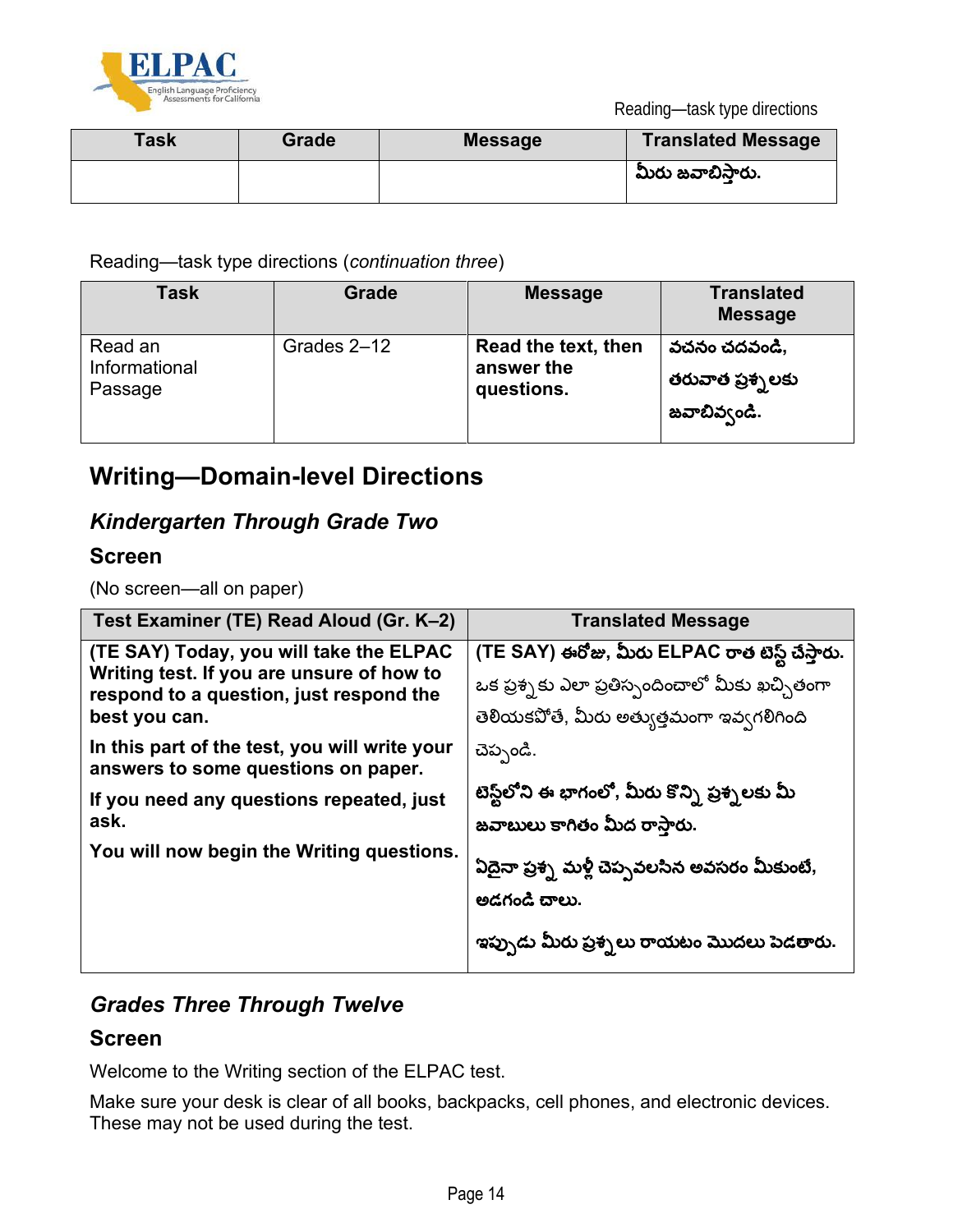



Each question on the Writing test has a  $\bullet$  PLAY button. You can use the  $\bullet$  PLAY button at any time to hear the questions again.

In this part of the test you will type your responses to questions in the boxes provided.

When you are ready, select **Next** to begin the Writing questions. Make sure to answer all questions in English.

| Recorded Audio (Gr. 3–12)                                                                                                                                                                                                                                                                                                                                                               | <b>Translated Message</b>                                                                                                                                                                                                                                                                                                                                                                         |
|-----------------------------------------------------------------------------------------------------------------------------------------------------------------------------------------------------------------------------------------------------------------------------------------------------------------------------------------------------------------------------------------|---------------------------------------------------------------------------------------------------------------------------------------------------------------------------------------------------------------------------------------------------------------------------------------------------------------------------------------------------------------------------------------------------|
| <b>(Audio)</b> Welcome to the Writing section of<br>the ELPAC test.                                                                                                                                                                                                                                                                                                                     | (Audio) ELPAC టెస్ట్లలో రాత విభాగంలోకి స్వాగతం.                                                                                                                                                                                                                                                                                                                                                   |
| Make sure your desk is clear of all books,<br>backpacks, cell phones, and electronic<br>devices. These may not be used during the<br>test.                                                                                                                                                                                                                                              | మీ డెస్కు మీద పుస్తకాలు, బ్యాక్షి్యాక్స్, సెల్ ఫోన్లు<br>మరియు ఎలక్టానిక్ పరికరాలు ఏవీ లేవని సునిశ్చితం<br>చేసుకోండి. టెస్ట్ సమయంలో ఇవి ఉపయోగించబడక                                                                                                                                                                                                                                               |
| Each question on the Writing test has a $\bullet$<br>PLAY button. You can use the $\bullet$ PLAY<br>button at any time to hear the questions<br>again.<br>In this part of the test you will type your<br>responses to questions in the boxes<br>provided.<br>When you are ready, select <b>Next</b> to begin<br>the Writing questions. Make sure to answer<br>all questions in English. | పోవచ్చు.<br>రాత విభాగంలోని ప్రతి ప్రశ్నకు ఒక $\,\bullet\,$ ప్లే బటన్ ఉంది.<br>ప్రశ్నలను మళ్లీ వినడానికి మీరు ఎప్పుడైనా $\bullet$ ప్లే<br>బటన్ ఉపయోగించవచ్చు.<br>టెస్ట్ ఈ భాగంలో ప్రశ్నలకు ఇవ్వబడిన బాక్సులలో మీ<br>జవాబులను మీరు టైపు చేస్తారు.<br>మీరు సిద్ధంగా ఉన్నప్పుడు, ప్రశ్నలు రాయటం<br>మొదలు పెట్టడానికి తరువాత ఎంపిక చేయండి. అన్ని<br>ప్రశ్నలకు ఇంగ్లీషులో జవాబిచ్చేలా జాగ్రత్తవహించండి. |

### *Grades Three Through Twelve Review Screen*

#### **Screen**

#### **Congratulations, you reached the end of the test!**

Thank you for your attention and hard work.

If there are any questions you marked for review, they will be displayed in the box below. Please finish reviewing any questions you want to, then select Submit Test at the bottom of the screen.

| Recorded Audio (Gr. 3-12)<br><b>Translated Message</b> |
|--------------------------------------------------------|
|--------------------------------------------------------|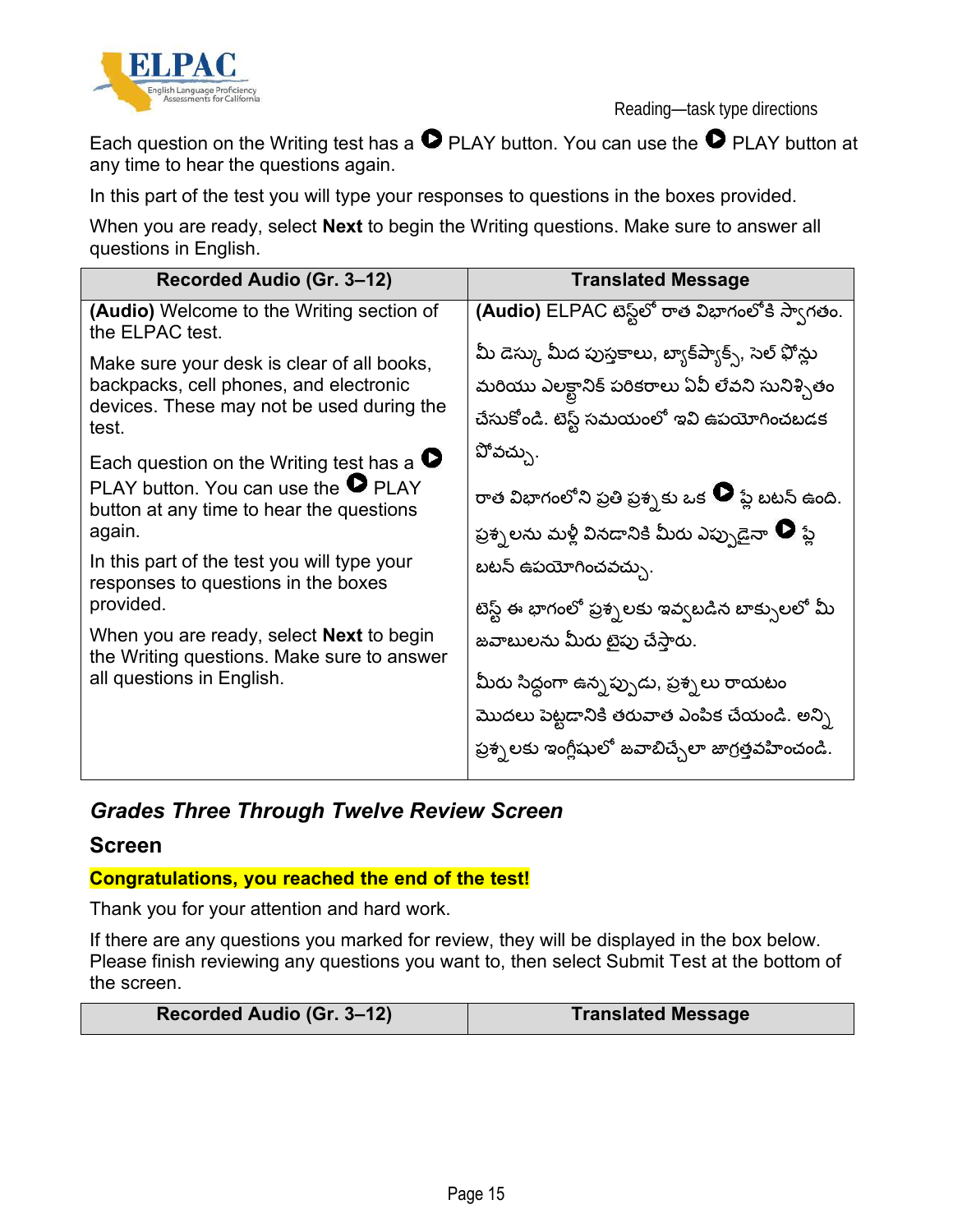

| N/A (No recorded audio for this screen) | (Screen text) అభినందనలు, మీరు టెస్ట్<br>ముగింపుకు చేరుకున్నారు!                                                                                                                                                                   |
|-----------------------------------------|-----------------------------------------------------------------------------------------------------------------------------------------------------------------------------------------------------------------------------------|
|                                         | మీ (శద్ధ మరియు (శమకు ధన్యవాదాలు.                                                                                                                                                                                                  |
|                                         | మీరు సమీక్షించడం కోసం గురు పెట్టిన<br>ఏవైనా (పశ్నలుంటే, అవి (కింది బాక్సులో<br> పదర్శించబడతాయి. మీరు కావాలనుకునే<br>ఏవైనా (పశ్నలను సమీక్షించడం పూర్తి<br>చేయండి, తరువాత ¦స్కీను అడుగున ఉన్న<br>సబ్ మిట్ టెస్ట్ బటన్ ఎంపిక చేయండి. |

# **Writing—task type directions**

| <b>Task</b>                           | <b>Grade</b> | <b>Message</b>                                                                                             | <b>Translated</b><br><b>Message</b> |
|---------------------------------------|--------------|------------------------------------------------------------------------------------------------------------|-------------------------------------|
| Label a Picture-                      | Grades K-1   | Now we are going to                                                                                        | ఇప్పుడు మనం కలిసి                   |
| Word, with<br>Scaffolding             |              | write some letters<br>and words together.                                                                  | కొన్ని అక్షరాలు మరియు               |
|                                       |              |                                                                                                            | పదాలు                               |
|                                       |              |                                                                                                            | రాయబోతున్నాము.                      |
| Write a Story                         | Grades K-2   | We are going to                                                                                            | మనం కలిసి ఒక కథ                     |
| Together with<br>Scaffolding          |              | write a story<br>together.                                                                                 | రాయటోతున్నా ము.                     |
| Write an                              | Grades 1-2   | Now I am going to                                                                                          | ఇప్పుడు సేను మీకు                   |
| <b>Informational Text</b><br>Together |              | tell you some<br>information. Listen<br>carefully. Then we<br>will write about<br>what we have<br>learned. | కొంత సమాచారం                        |
|                                       |              |                                                                                                            | చెప్పబోతున్నాను.                    |
|                                       |              |                                                                                                            | జాగ్రత్తగా వినండి.                  |
|                                       |              |                                                                                                            | తరువాత మనం                          |
|                                       |              |                                                                                                            | నేర్చుకున్నదానిని                   |
|                                       |              |                                                                                                            | గురించి రాస్తాము.                   |
| Describe a Picture                    | Grade 1      | In this part of the                                                                                        | టెస్ట్ ఈ భాగంలో, మీరు               |
|                                       |              | test, you will write<br>a sentence on your                                                                 | మీ నొంతంగా ఒక వాక్యం                |
|                                       |              | own.                                                                                                       | రాస్తారు.                           |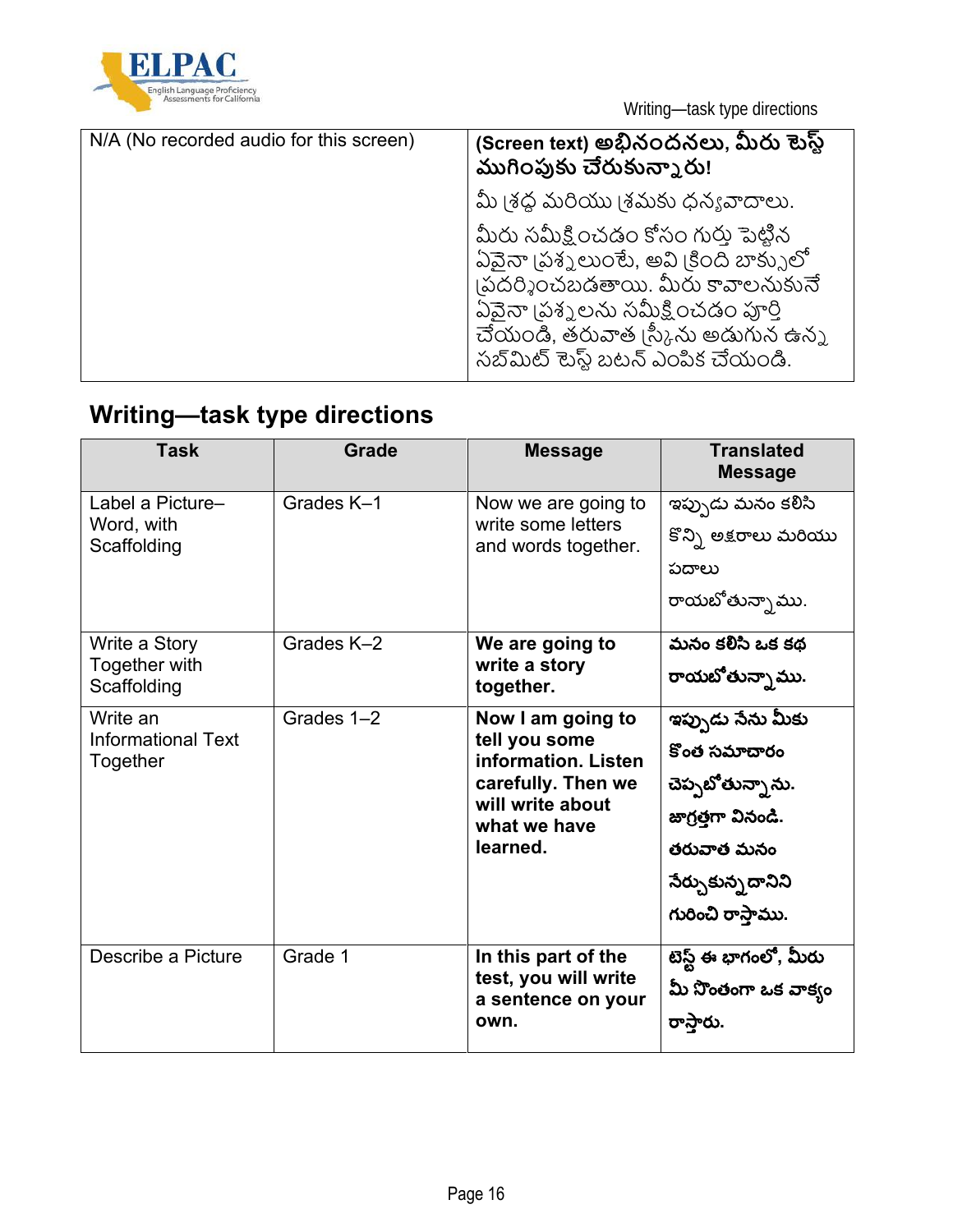

| <b>Task</b>        | <b>Grade</b> | <b>Message</b>                                                                                                                                                                                                                                                                                         | <b>Translated</b><br><b>Message</b>                                                                                                                                                                                                                                                                              |
|--------------------|--------------|--------------------------------------------------------------------------------------------------------------------------------------------------------------------------------------------------------------------------------------------------------------------------------------------------------|------------------------------------------------------------------------------------------------------------------------------------------------------------------------------------------------------------------------------------------------------------------------------------------------------------------|
| Describe a Picture | Grade 2      | Write about what is<br>happening in the<br>picture.                                                                                                                                                                                                                                                    | చిత్రంలో ఏమి<br>జరుగుతున్న <b>దో</b><br>రాయండి.                                                                                                                                                                                                                                                                  |
| Describe a Picture | Grades 3-12  | Imagine that you and<br>a partner are going<br>to describe a picture.<br>Your partner has<br>started writing a<br>paragraph about the<br>picture. The<br>paragraph may<br>contain errors. Read<br>your partner's<br>paragraph and then<br>follow the directions<br>for answering the<br>two questions. | మీరు మీ భాగస్వామి ఒక<br>చిత్రాన్ని<br>వర్ణించబోతున్నట్లు<br>ఊహించండి. ఆ చిత్రం<br>గురించి మీ భాగస్వామి<br>ఒక పేరాగ్రాఫ్ రాయడం<br>ప్రారంభించారు. ఈ<br>పేరాగ్రాఫ్ <b>లో తప్పులు</b><br>ఉండవచ్చు. మీ<br>భాగస్వామి పేరాగ్రాఫ్ <i>ను</i><br>చదవండి మరియు రెండు<br>ప్రశ్నలకు జవాబివ్వడానికి<br>సూచనలను<br>అనుసరించండి. |

Writing—task type directions (*continuation one*)

| Task<br>Grade | <b>Message</b> | <b>Translated</b><br><b>Message</b> |
|---------------|----------------|-------------------------------------|
|---------------|----------------|-------------------------------------|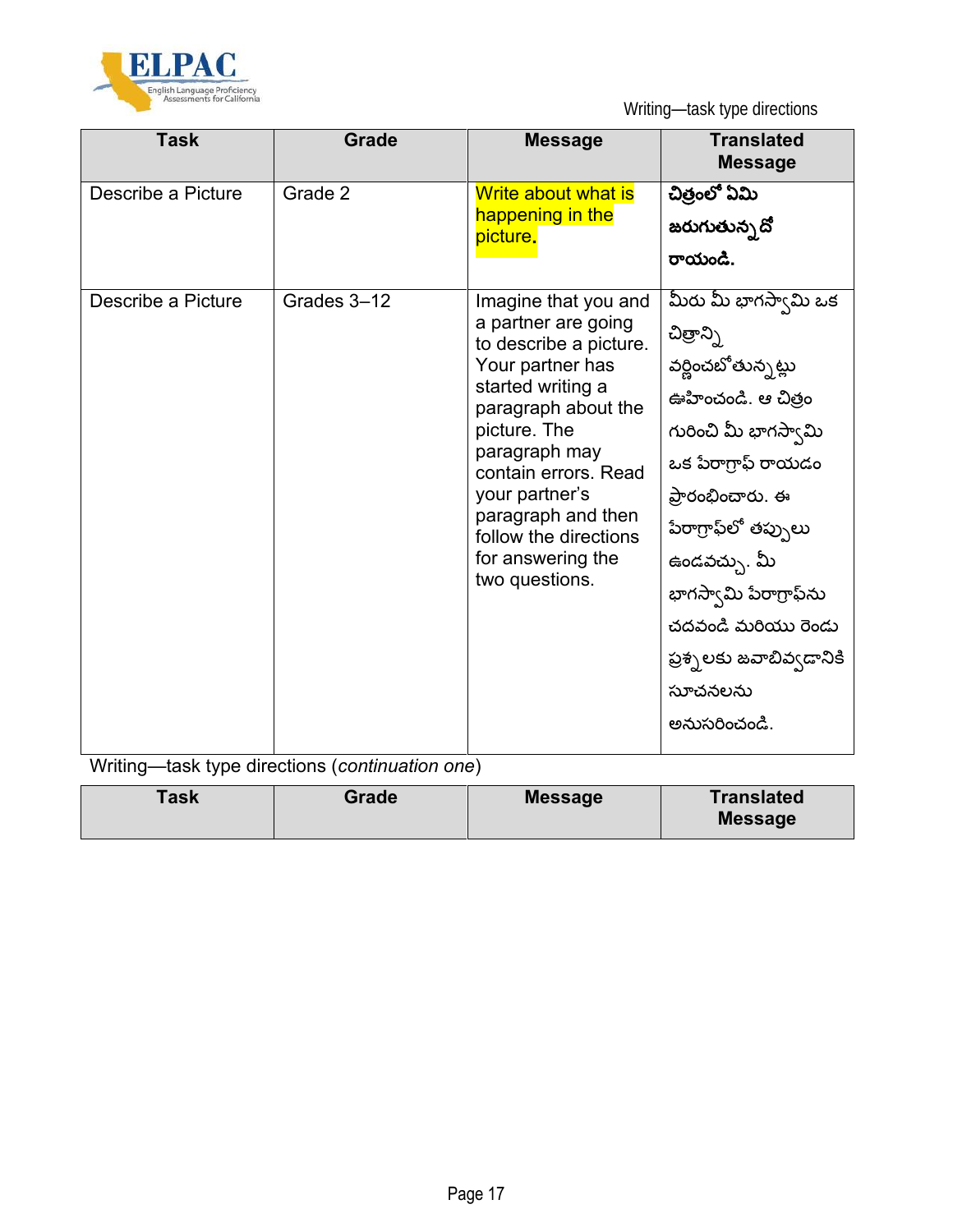

| Write About an<br>Experience | Grade 1                                         | You are going to<br>write in English<br>about something that<br>happened to you. | మీకు జరిగిన దేనిసైనా<br>గురించి మీరు ఇంగ్లీషులో<br>రాయబోతున్నారు. |
|------------------------------|-------------------------------------------------|----------------------------------------------------------------------------------|-------------------------------------------------------------------|
|                              |                                                 | [Prompt should<br>remain in English]                                             | [ప్రాంఫ్ట్ ఇంగ్లీషులో                                             |
|                              |                                                 | You should write                                                                 | ఉండాలి]                                                           |
|                              |                                                 | at least one<br>complete                                                         | మీరు కనీసం ఒక                                                     |
|                              |                                                 | sentence.                                                                        | పూర్తి వాక్యం                                                     |
|                              |                                                 | Use descriptions,<br>$\bullet$<br>details, and                                   | రాయాలి.                                                           |
|                              |                                                 | examples to                                                                      | $\bullet$ మీరు రాసేదాన్ని                                         |
|                              |                                                 | make your writing<br>interesting.                                                | ఆసక్తికరంగా తయారు                                                 |
|                              |                                                 |                                                                                  | చేసేందుకు వర్ణనలు,                                                |
|                              |                                                 |                                                                                  | వివరాలు మరియు                                                     |
|                              |                                                 |                                                                                  | ఉదాహరణలు                                                          |
|                              |                                                 |                                                                                  | ఉపయోగించండి.                                                      |
|                              |                                                 |                                                                                  |                                                                   |
|                              | Writing—task type directions (continuation two) |                                                                                  |                                                                   |

| <b>ask</b> | <b>Translated Message</b> |
|------------|---------------------------|
| Grade      | <b>Message</b>            |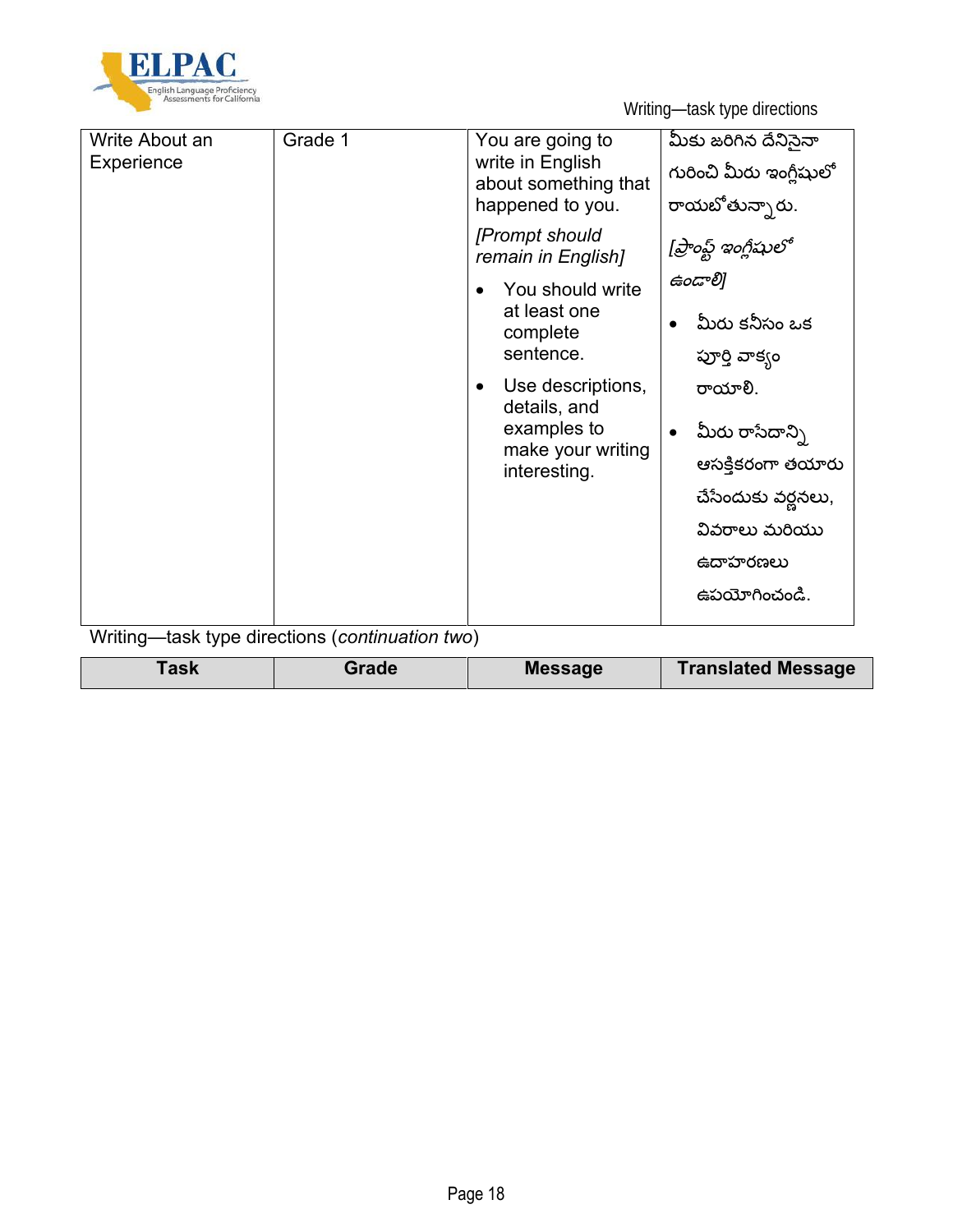

| Write About an | Grade 2 | You are going to                           | మీ వ్వక్తిగత అనుభవం                 |
|----------------|---------|--------------------------------------------|-------------------------------------|
| Experience     |         | write a paragraph in<br>English about your | గురించి మీరు ఇంగ్లీషులో             |
|                |         | personal experience.                       | ఒక పేరాగ్రాఫ్                       |
|                |         | [Prompt should<br>remain in English]       | రాయబోతున్నారు.                      |
|                |         | Your paragraph                             | [ప్రాంఫ్ట్ ఇంగ్లీషులో ఉండాలి]       |
|                |         | should include at<br>least three           | మీ పేరాగ్రాఫ్ౖలో కనీసం<br>$\bullet$ |
|                |         | complete<br>sentences.                     | మూడు పూర్తి వాక్యాలు                |
|                |         | Use descriptions,<br>$\bullet$             | .ઉౡుప                               |
|                |         | details, and<br>examples to                | మీరు రాసేదాన్ని<br>$\bullet$        |
|                |         | make your writing                          | ఆసక్తికరంగా తయారు                   |
|                |         | interesting.                               | చేసేందుకు వర్ణనలు,                  |
|                |         | Check your<br>writing for correct          | వివరాలు మరియు                       |
|                |         | grammar, capital                           | ఉదాహరణలు                            |
|                |         | letters,<br>punctuation, and               | ఉపయోగించండి.                        |
|                |         | spelling.                                  | సరియైన వ్యాకరణం,<br>$\bullet$       |
|                |         | Do not write<br>outside the box.           | పెద్ద అక్షరాలు, విరామ               |
|                |         | Please write                               | చిహ్చాలు మరియు                      |
|                |         | neatly.                                    | అక్షర దోషాల కోసం                    |
|                |         |                                            | మీరు రాసినదాన్ని                    |
|                |         |                                            | తనిఖీ చేయండి.                       |
|                |         |                                            | బాక్సు బయట                          |
|                |         |                                            | రాయవద్దు. దయచేసి                    |
|                |         |                                            | చక్కగా రాయండి.                      |

Writing—task type directions (*continuation three*)

| <b>Task</b><br>Grade | <b>Message</b> | <b>Translated</b><br><b>Message</b> |
|----------------------|----------------|-------------------------------------|
|----------------------|----------------|-------------------------------------|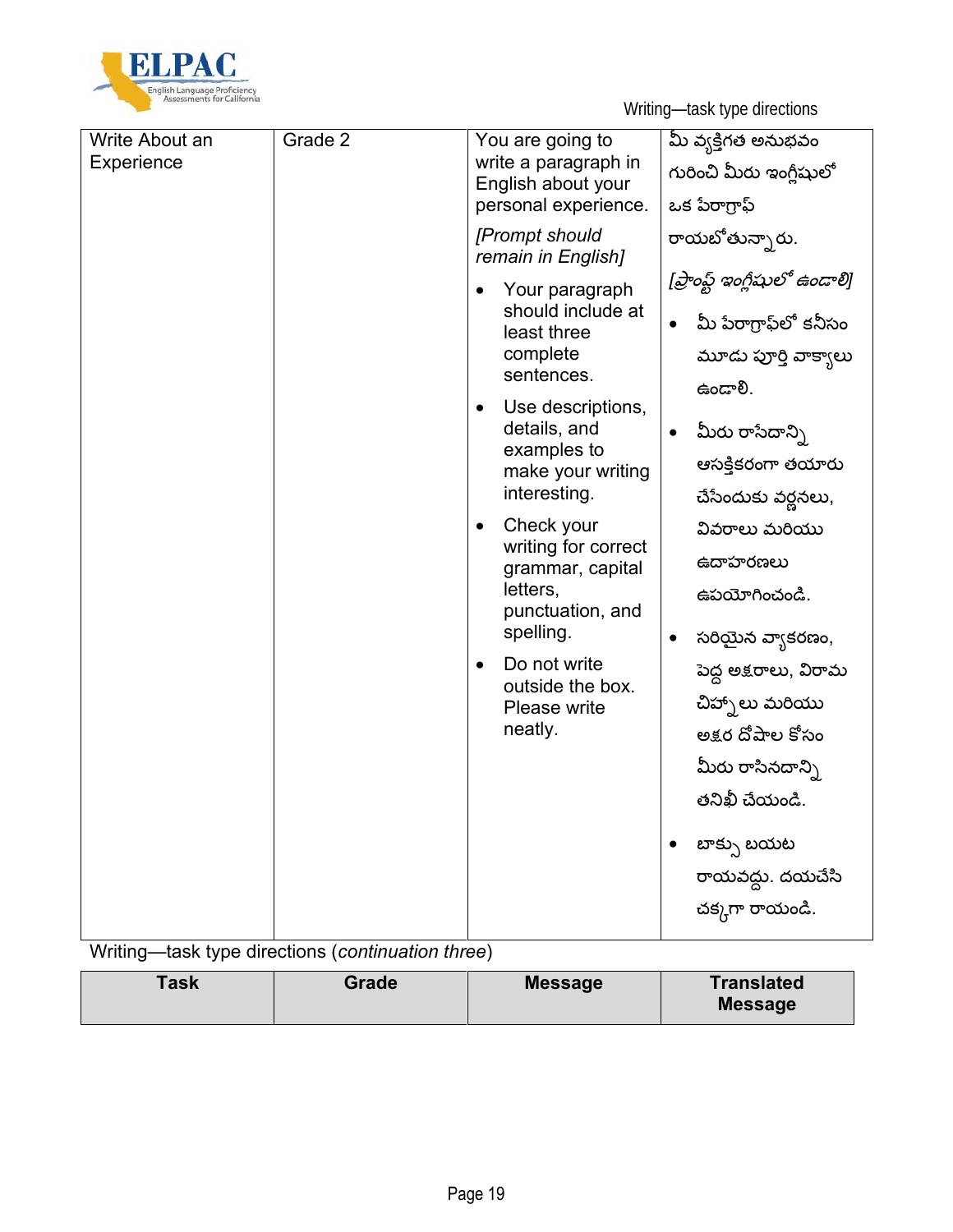

| Write About an | Grades 3-12                             | In the following box,                      | క్రింది బాక్సులో, మీ          |
|----------------|-----------------------------------------|--------------------------------------------|-------------------------------|
| Experience     |                                         | you are going to                           | వ్వక్తిగత అనుభవం              |
|                |                                         | write a paragraph in                       |                               |
|                |                                         | English about your<br>personal experience. | గురించి మీరు ఇంగ్లీషులో       |
|                |                                         |                                            | ఒక పేరాగ్రాఫ్                 |
|                |                                         | [Recording of prompt<br>is in English]     | రాయబోతున్నారు.                |
|                |                                         | Your paragraph                             | [ప్రాంప్ట్ రికార్డింగ్        |
|                |                                         | should include at<br>least three           | ఇంగ్లీషులో ఉంది]              |
|                |                                         | complete<br>sentences and                  | మీ పేరాగ్రాఫ్టలో<br>$\bullet$ |
|                |                                         | should have a<br>beginning, a              | కనీసం మూడు పూర్తి             |
|                |                                         | middle, and an                             | వాక్యాలు ఉండాలి               |
|                |                                         | end.                                       | మరియు ప్రారంభం,               |
|                |                                         | Use descriptions,<br>details, and          | మధ్యభాగం మరియు                |
|                |                                         | examples to                                | ముగింపు ఉండాలి.               |
|                |                                         | make your writing<br>interesting.          | మీరు రాసేదాన్ని<br>$\bullet$  |
|                |                                         | Check your                                 | ఆసక్తికరంగా తయారు             |
|                | writing for correct<br>grammar, capital | చేసేందుకు వర్ణనలు,                         |                               |
|                |                                         | letters,<br>punctuation, and<br>spelling.  | వివరాలు మరియు                 |
|                |                                         |                                            | ఉదాహరణలు                      |
|                |                                         | ఉపయోగించండి.                               |                               |
|                |                                         |                                            | సరియైన వ్యాకరణం,              |
|                |                                         |                                            | పెద్ద అక్షరాలు,               |
|                |                                         |                                            | విరామ చిహ్చాలు                |
|                |                                         |                                            | మరియు అక్షర                   |
|                |                                         |                                            | దోపాల కోసం మీరు               |
|                |                                         |                                            | రాసినదాన్ని తనిఖీ             |
|                |                                         |                                            | చేయండి.                       |
|                |                                         |                                            |                               |

Writing—task type directions (*continuation four*)

| Task | Grade | <b>Message</b> | <b>Translated Message</b> |
|------|-------|----------------|---------------------------|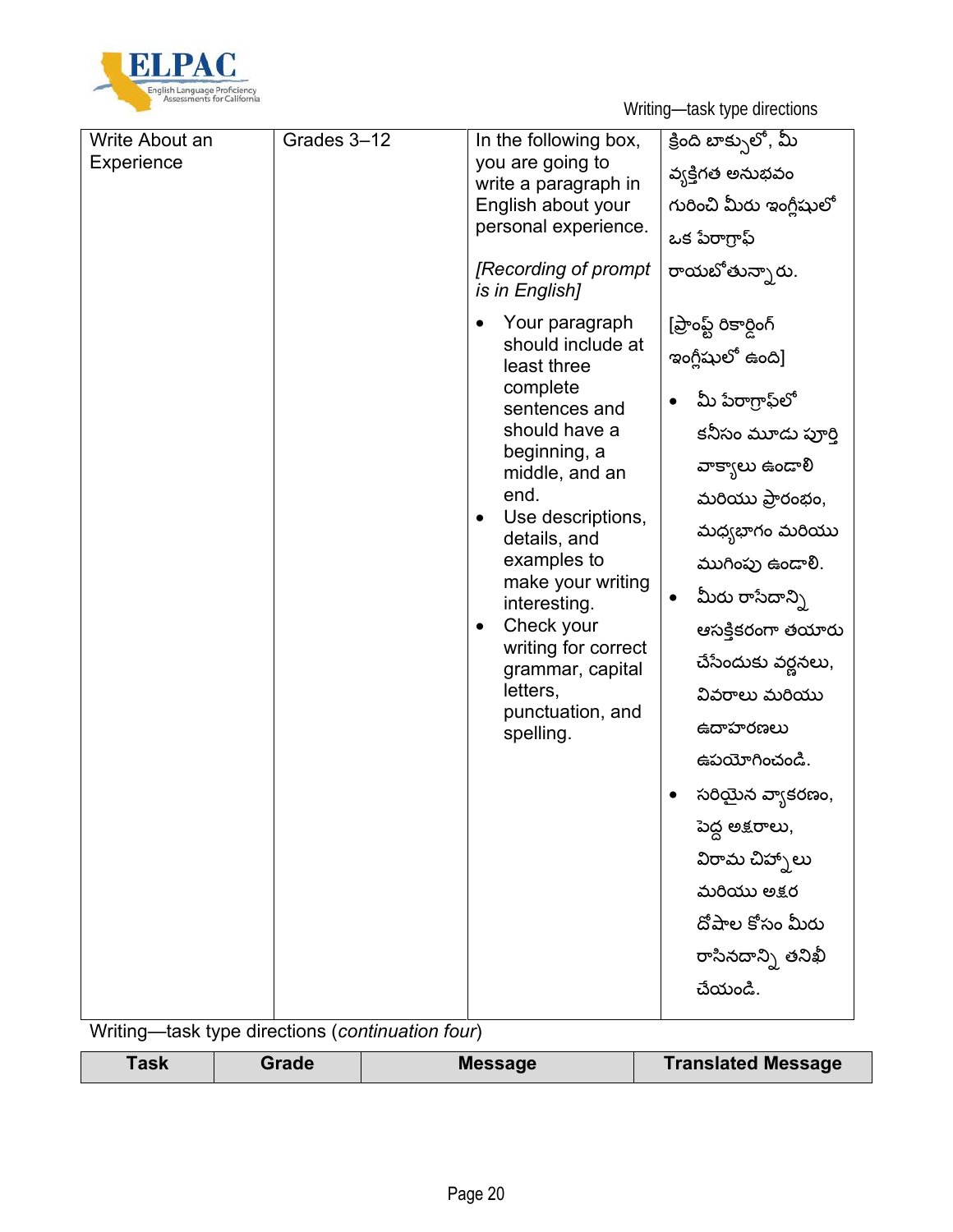

| Grades 3-5<br>మీరు క్లాస్మేట్తో ఒక వర్ణన<br><b>Write About</b><br>Imagine that you are writing a<br>description with a classmate.<br>Academic<br>రాస్తున్నారని ఊహించుకోండి.<br>Your classmate filled in<br>Information<br>మీ క్లాస్మేట్ సమాచారాన్ని<br>information in a graphic<br>organizer. Read the details in<br>గ్రాఫిక్ ఆర్ధసైజర్లో నింపారు.<br>the graphic organizer. Then<br>use the information to answer<br>గ్రాఫిక్ ఆర్గసైజర్లో వివరాలను<br>the two questions.<br>చదవండి. తరువాత రెండు<br>ప్రశ్నలకు జవాబు ఇవ్వడానికి<br>Grades 6-12<br><b>Write About</b><br>Imagine that you are working<br>on a group project. Some<br>Academic<br>Information<br>members of your group have<br>created a graphic organizer.<br>Use the information in the<br>గ్రాఫిక్ ఆర్గసైజర్ సృష్టించారు.<br>graphic organizer to answer<br>the two questions.<br>రెండు ప్రశ్నలకు జవాబు |  |                                                                                                                                                                 |
|--------------------------------------------------------------------------------------------------------------------------------------------------------------------------------------------------------------------------------------------------------------------------------------------------------------------------------------------------------------------------------------------------------------------------------------------------------------------------------------------------------------------------------------------------------------------------------------------------------------------------------------------------------------------------------------------------------------------------------------------------------------------------------------------------------------------------------------------------------------------------|--|-----------------------------------------------------------------------------------------------------------------------------------------------------------------|
|                                                                                                                                                                                                                                                                                                                                                                                                                                                                                                                                                                                                                                                                                                                                                                                                                                                                          |  | సమాచారాన్ని ఉపయోగించండి.                                                                                                                                        |
| 11.1.11<br>-11-<br>$-11 -$<br>المدام فالقام والمسالف<br>$-1 - 4$<br>$\sqrt{2}$<br>$\mathbf{r}$ $\mathbf{r}$                                                                                                                                                                                                                                                                                                                                                                                                                                                                                                                                                                                                                                                                                                                                                              |  | మీరు ఒక గ్రూపు ప్రాజెక్టులో పని<br>చేస్తున్నారని ఊహించుకోండి. మీ<br>గ్రూపులో కొందరు సభ్యులు ఒక<br>ఇవ్వడానికి గ్రాఫిక్ ఆర్ధసైజర్లోని<br>సమాచారాన్ని ఉపయోగించండి. |

Writing—task type directions (*continuation five*)

| <b>Translated Message</b><br><b>Message</b><br>Task<br>Grade |
|--------------------------------------------------------------|
|--------------------------------------------------------------|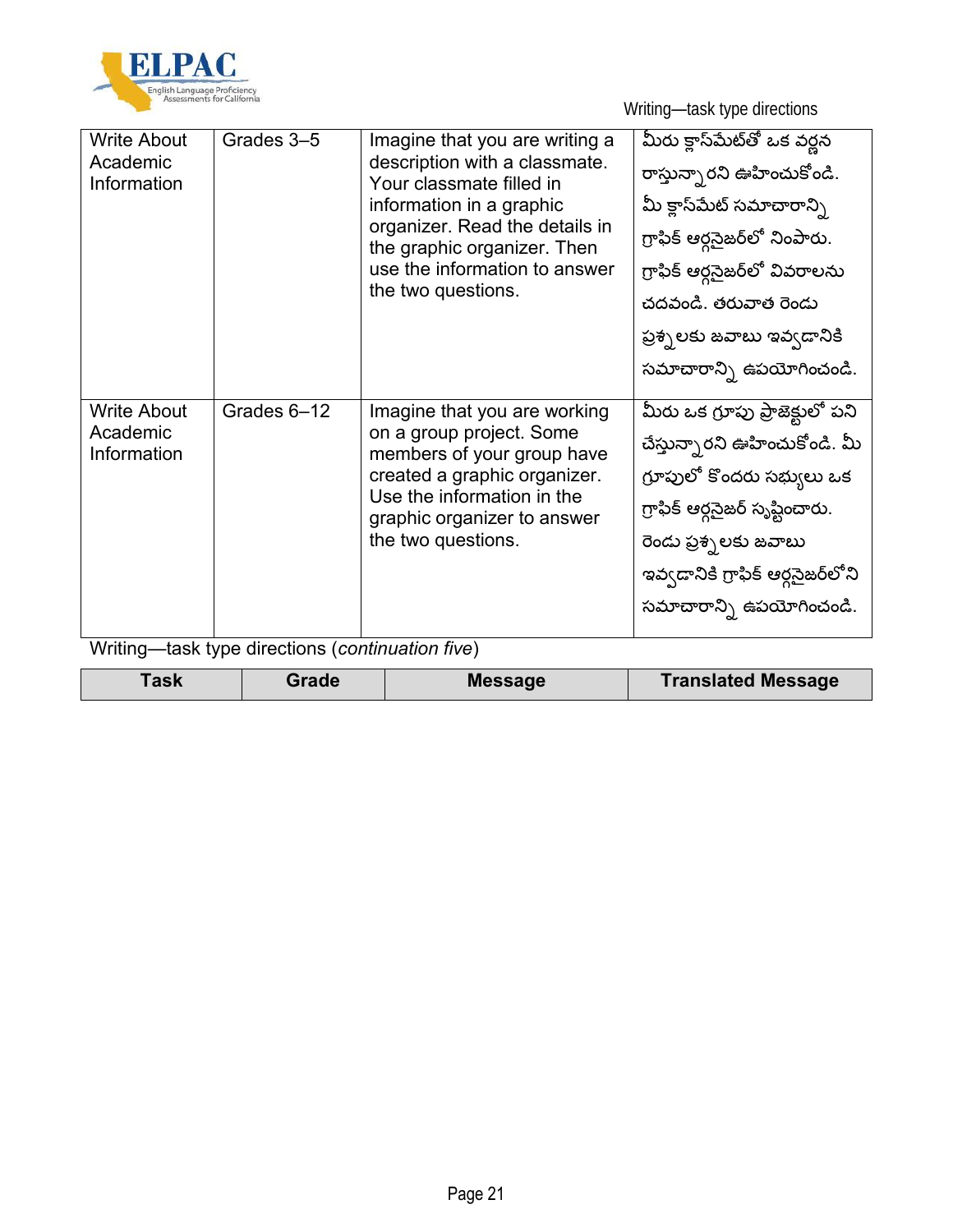

| Justify an<br>Opinion | Grades 3-5 | In the following box, you<br>are going to write at least<br>one paragraph in English<br>about an important issue.                                                                                                                                                                                                                                                                                                 | క్రింది బాక్సులో, ఒక ముఖ్యమైన<br>విషయం గురించి ఇంగ్లీషులో<br>కనీసం ఒక పేరాగ్రాఫ్                                                                                                                                                                                                                                                                                                                                   |
|-----------------------|------------|-------------------------------------------------------------------------------------------------------------------------------------------------------------------------------------------------------------------------------------------------------------------------------------------------------------------------------------------------------------------------------------------------------------------|--------------------------------------------------------------------------------------------------------------------------------------------------------------------------------------------------------------------------------------------------------------------------------------------------------------------------------------------------------------------------------------------------------------------|
|                       |            | [Recording of prompt is in<br>English]<br>Think about what you<br>will write before you<br>begin writing.<br>State your opinion<br>$\bullet$<br>clearly and give two or<br>more reasons to<br>support your opinion.<br>The paragraph should<br>$\bullet$<br>include at least three<br>complete sentences.<br>Check your writing for<br>٠<br>correct grammar,<br>capital letters,<br>punctuation, and<br>spelling. | రాయబోతున్నారు.<br>[ప్రాంఫ్ట్ రికార్డింగ్ ఇంగ్లీషులో<br>ఉంది]<br>మీరు రాయడం మొదలు<br>పెట్టడానికి ముందు మీరు<br>ఏమి రాస్తారు అసేదాన్ని<br>గురించి ఆలోచించండి.<br>మీ అభిప్రాయాన్ని స <sub>్ప</sub> ష్టంగా<br>$\bullet$<br>పేర్కొనండి మరియు మీ<br>అభిప్రాయానికి మద్దతు<br>ఇచ్చేందుకు రెండు లేదా<br>ఎక్కువ కారణాలు ఇవ్వండి.<br>ఈ పేరాగ్రాఫ్ౖలో కనీసం<br>మూడు పూర్తి వాక్యాలు<br>$6$ ಂದ್ $8$ .<br>సరియైన వ్యాకరణం, పెద్ద |
|                       |            |                                                                                                                                                                                                                                                                                                                                                                                                                   | అక్షరాలు, విరామ చిహ్నలు<br>మరియు అక్షర దోషాల కోసం<br>మీరు రాసినదాన్ని తనిఖీ<br>చేయండి.                                                                                                                                                                                                                                                                                                                             |

Writing—task type directions (*continuation six*)

|--|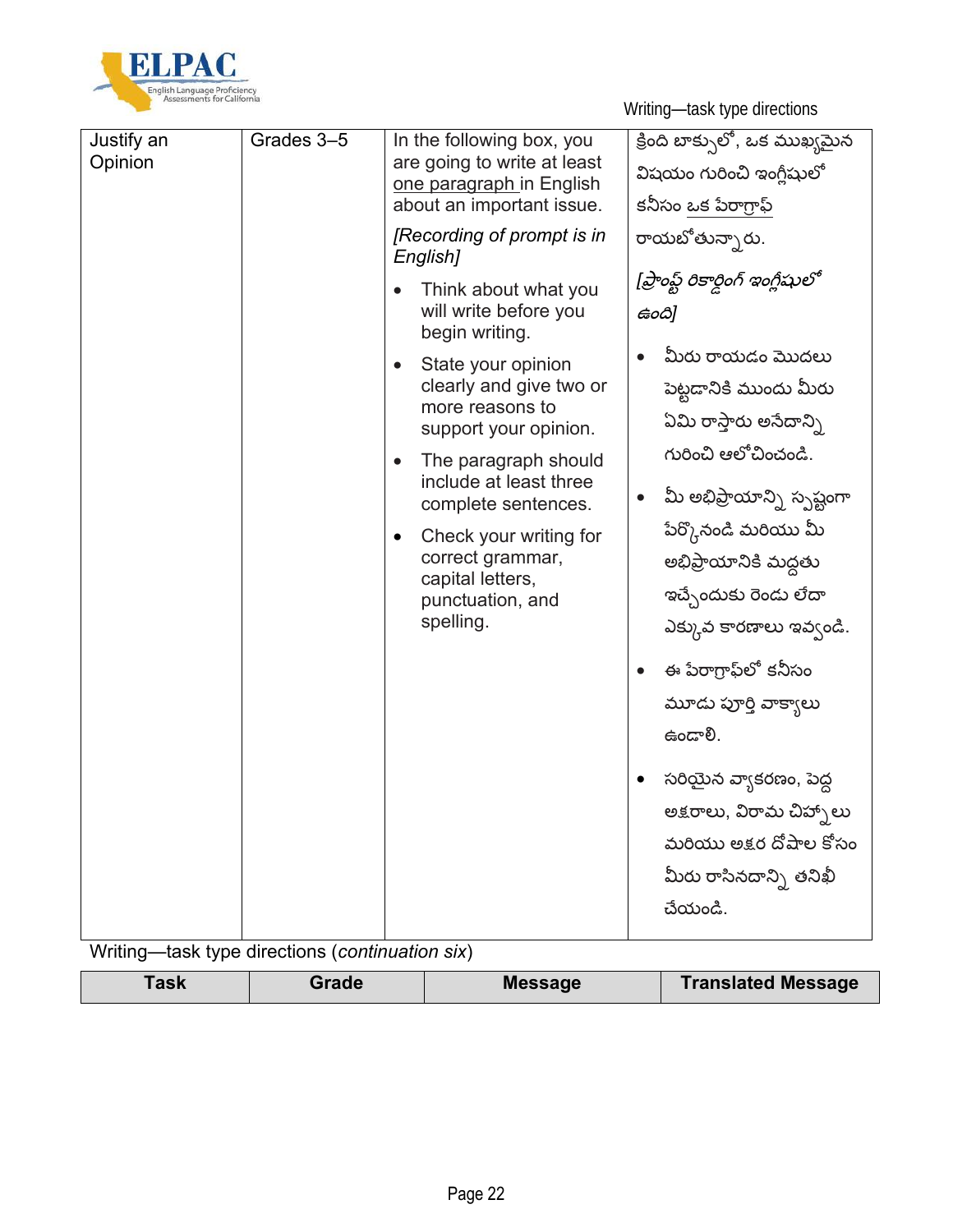

| Justify an Opinion | Grades 6-12 | In the following box, you<br>are going to write at least<br>two paragraphs in English<br>about an important issue.<br>[Recording of prompt is in<br>English]<br>Think about what you<br>will write before you<br>begin writing.<br>State your opinion<br>$\bullet$<br>clearly and give two or<br>more reasons to<br>support your opinion.<br>The paragraphs<br>should include at least<br>three complete<br>sentences.<br>Check your writing for<br>correct grammar,<br>capital letters,<br>punctuation, and<br>spelling. | క్రింది బాక్సులో, ఒక<br>ముఖ్యమైన విషయం గురించి<br>ఇంగ్లీషులో కనీసం రెండు<br>పేరాగ్రాఫ్ౖలు<br>రాయబోతున్నారు.<br>[ప్రాంఫ్ట్ రికార్డింగ్ ఇంగ్లీషులో<br>ఉంది]<br>మీరు రాయడం మొదలు<br>$\bullet$<br>పెట్టడానికి ముందు మీరు<br>ఏమి రాస్తారు అసేదాన్ని<br>గురించి ఆలోచించండి.<br>మీ అభిప్రాయాన్ని<br>$\bullet$<br>స్పష్టంగా పేర్కొనండి<br>మరియు మీ<br>అభిప్రాయానికి మద్దతు<br>ఇచ్చేందుకు రెండు లేదా<br>ఎక్కువ కారణాలు<br>ఇవ్వండి.<br>ఈ పేరాగ్రాఫ్ౖలలో కనీసం<br>మూడు పూర్తి వాక్యాలు<br>. ઉౡు<br>సరియైన వ్యాకరణం, పెద్ద<br>అక్షరాలు, విరామ<br>చిహ్నాలు మరియు అక్షర<br>దోపాల కోసం మీరు |
|--------------------|-------------|---------------------------------------------------------------------------------------------------------------------------------------------------------------------------------------------------------------------------------------------------------------------------------------------------------------------------------------------------------------------------------------------------------------------------------------------------------------------------------------------------------------------------|------------------------------------------------------------------------------------------------------------------------------------------------------------------------------------------------------------------------------------------------------------------------------------------------------------------------------------------------------------------------------------------------------------------------------------------------------------------------------------------------------------------------------------------------------------------------------|
|                    |             |                                                                                                                                                                                                                                                                                                                                                                                                                                                                                                                           | రాసినదాన్ని తనిఖీ                                                                                                                                                                                                                                                                                                                                                                                                                                                                                                                                                            |
|                    |             |                                                                                                                                                                                                                                                                                                                                                                                                                                                                                                                           | చేయండి.                                                                                                                                                                                                                                                                                                                                                                                                                                                                                                                                                                      |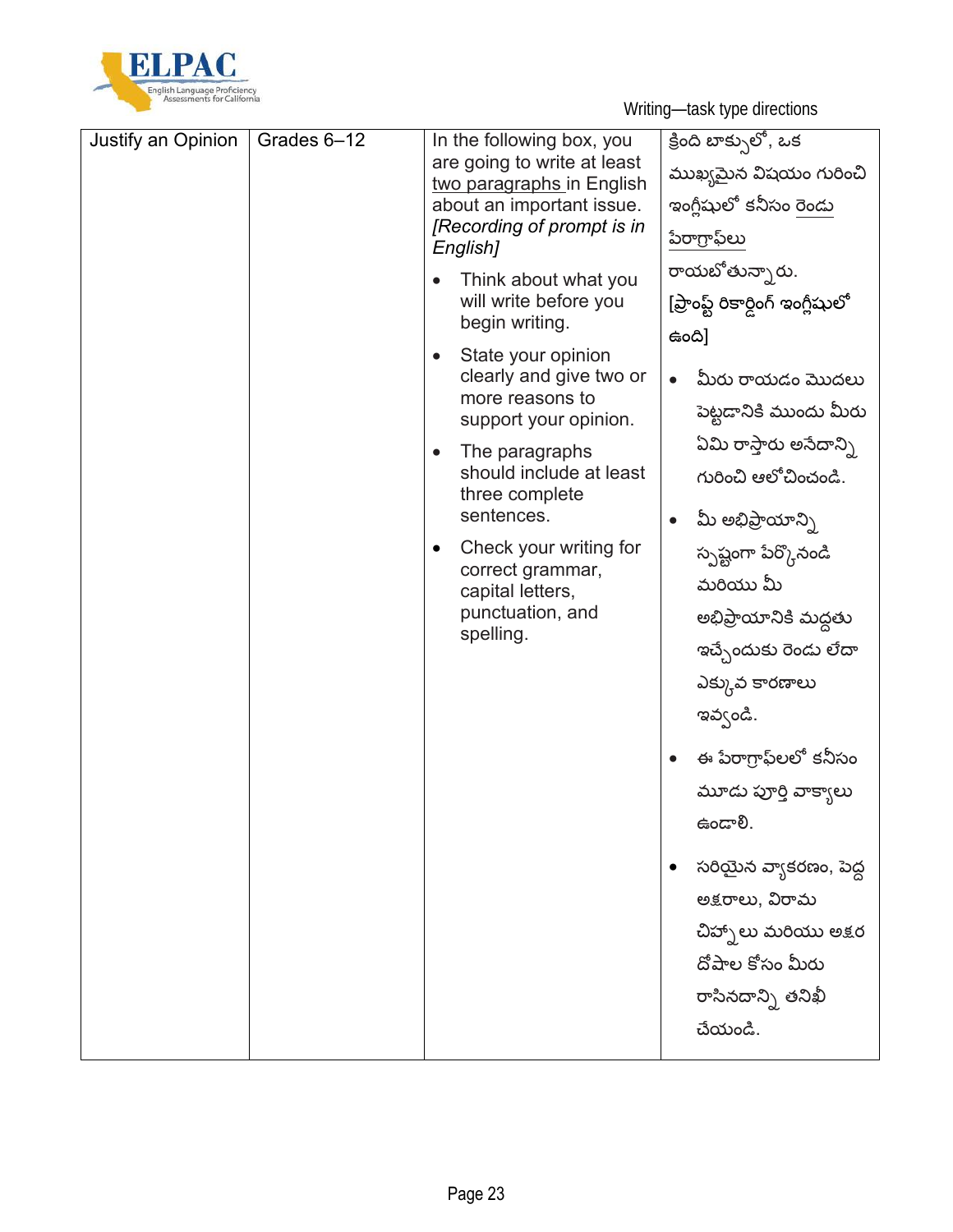

# **Speaking—Domain-level Directions**

### *Kindergarten Through Grade Two*

#### **Screen**

Speaking Test

| Spoken by Test Examiner (read aloud<br>from the DFA)                                                                                                                                                                                                                                                                     | <b>Translated Message</b>                                                                                                                                                                                                                                                                                                                 |
|--------------------------------------------------------------------------------------------------------------------------------------------------------------------------------------------------------------------------------------------------------------------------------------------------------------------------|-------------------------------------------------------------------------------------------------------------------------------------------------------------------------------------------------------------------------------------------------------------------------------------------------------------------------------------------|
| Today, you will take the ELPAC test.<br>First, I am going to sign you in.<br>[Follow login directions, including the<br>recording check and sound and audio<br>check]<br>Remember to answer all of the questions<br>in English. If you want me to repeat a<br>question, you can ask me to. Now we are<br>going to begin. | ఈరోజు, మీరు ELPAC టెస్ట్ తీసుకుంటారు. మొదట,<br>సేను మిమ్మల్ని సైన్ ఇన్ చేస్తాను.<br>[రికార్డింగు తనిఖీ, సౌండ్ మరియు ఆడియో తనిఖీతో<br>సహా, లాగిన్ సూచనలు పాటించండి.]<br>అన్ని ప్రశ్నలకు జవాబు ఇంగ్లీషులో ఇవ్వడం<br>గుర్తుంచుకోండి. ఏదైనా ప్రశ్నను సేను మళ్లీ<br>చెప్పవలసిన అవసరం మీకుంటే, అడగండి చాలు.<br>ఇప్పుడు మనం ప్రారంభించబోతున్నాం. |

### *Grades Three Through Twelve*

### **Screen**

Speaking Test

| Spoken by Test Examiner (read aloud<br>from the DFA)                                                                                            | <b>Translated Message</b>                                                                                                                                          |
|-------------------------------------------------------------------------------------------------------------------------------------------------|--------------------------------------------------------------------------------------------------------------------------------------------------------------------|
| Today you will take the Speaking section<br>of the ELPAC. First, I am going to sign<br>you in.                                                  | ఈరోజు, మీరు ELPAC టెస్ట్ తీసుకుంటారు. మొదట,<br>సేను మిమ్మల్ని సైన్ ఇన్ చేస్తాను.                                                                                   |
| [Follow login directions, including the<br>recording check and sound and audio<br>check]                                                        | [రికార్డింగు తనిఖీ, సౌండ్ మరియు ఆడియో తనిఖీతో<br>సహా, లాగిన్ సూచనలు పాటించండి.]                                                                                    |
| Remember to answer all of the questions<br>in English. If you want me to repeat a<br>question, you can ask me to. Now we are<br>going to begin. | అన్ని ప్రశ్నలకు జవాబు ఇంగ్లీషులో ఇవ్వడం<br>గుర్తుంచుకోండి. ఏదైనా ప్రశ్నను సేను మళ్లీ<br>చెప్పవలసిన అవసరం మీకుంటే, అడగండి చాలు.<br>ఇప్పుడు మనం ప్రారంభించబోతున్నాం. |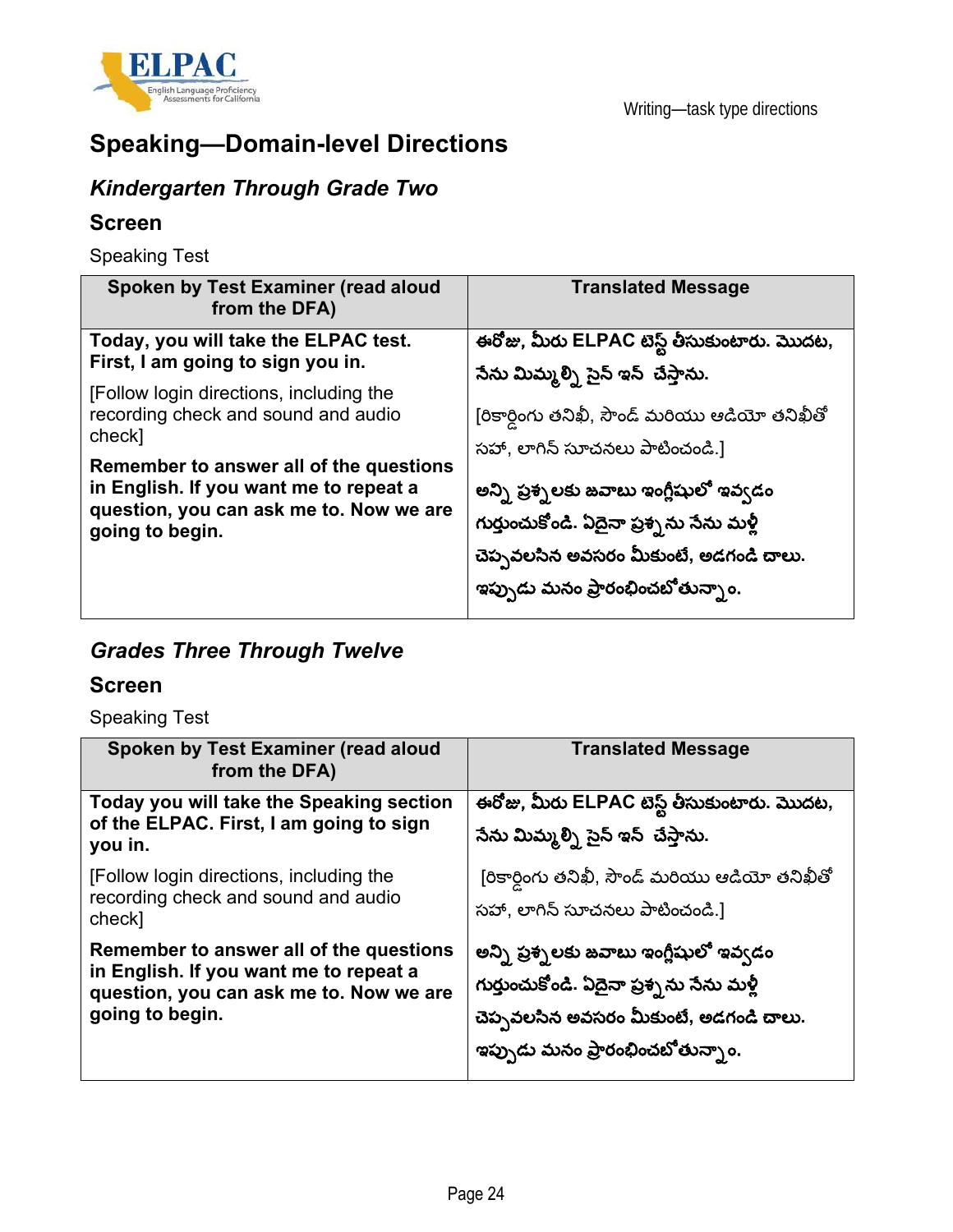

### *Kindergarten Through Grade 12 Review Screen*

#### **Screen**

#### **Congratulations, you reached the end of the test!**

Thank you for your attention and hard work.

If there are any questions you marked for review, they will be displayed in the box below. Please finish reviewing any questions you want to, then select Submit Test at the bottom of the screen.

| Spoken by Test Examiner (read aloud<br>from the DFA)                                    | <b>Translated Message</b>                                                   |
|-----------------------------------------------------------------------------------------|-----------------------------------------------------------------------------|
| This is the end of the Speaking test.<br>Thank you for your attention and hard<br>work. | ్గఇక్కడతో మాట్లాడటం టెస్ట్ ముగిసింది. మీ శ్రద్ధ<br>మరియు శ్రమకు ధన్యవాదాలు. |

## **Speaking—task type directions**

| <b>Task</b>               | <b>Grade</b> | <b>Message</b>                                                                                                   | <b>Translated</b><br><b>Message</b>                                                                           |
|---------------------------|--------------|------------------------------------------------------------------------------------------------------------------|---------------------------------------------------------------------------------------------------------------|
| <b>Talk About a Scene</b> | Grades K-12  | Look at the picture. I<br>am going to ask you<br>some questions<br>about it.                                     | చిత్రం చూడండి. దీన్ని<br>గురించి సేను మిమ్మల్సి<br>కొన్ని ప్రశ్నలు<br>అడుగబోతున్నాను.                         |
| <b>Speech Functions</b>   | Grades 2-5   | I am going to tell you<br>about a situation that<br>could happen to you.<br>Then, tell me what<br>you would say. | మీకు జరుగగల ఒక<br>పరిస్థితిని గురించి సేను<br>మీకు చెప్పటోతున్నాను.<br>తరువాత, మీరు ఏమి<br>చెబుతారో చెప్పండి. |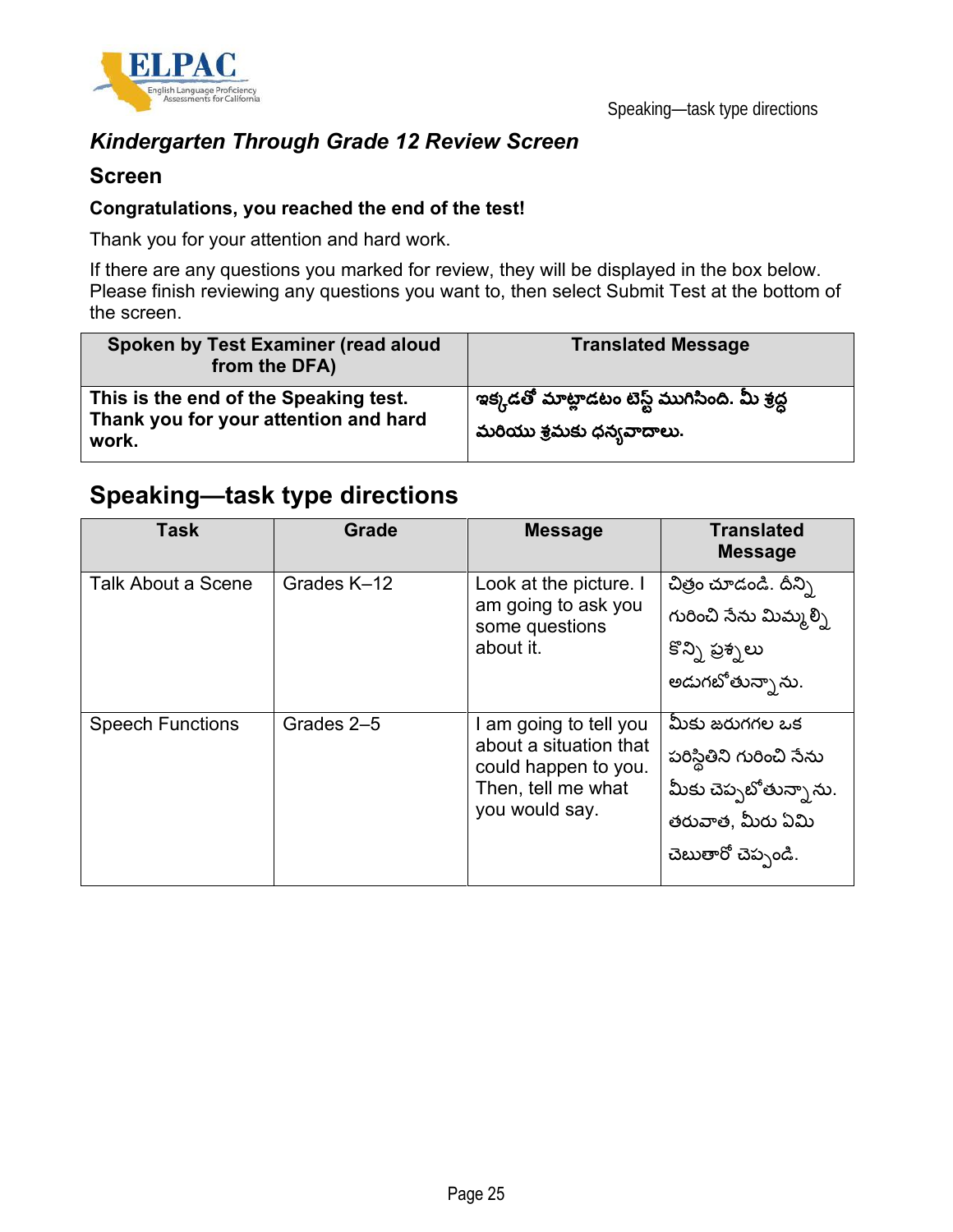

Speaking—task type directions

| Task                    | Grade       | <b>Message</b>                                                                                                                                                                         | <b>Translated</b><br><b>Message</b>                                                                                                                                                    |
|-------------------------|-------------|----------------------------------------------------------------------------------------------------------------------------------------------------------------------------------------|----------------------------------------------------------------------------------------------------------------------------------------------------------------------------------------|
| <b>Speech Functions</b> | Grades 6-12 | I'm going to tell<br>you about a<br>situation that could<br>happen to you.<br>Then, tell me what<br>you would say.<br>Make sure your<br>answer is<br>appropriate for<br>your audience. | మీకు జరుగగల ఒక<br>పరిస్థితిని గురించి సేను<br>మీకు చెప్పటోతున్నాను.<br>తరువాత, మీరు ఏమి<br>చెబుతారో చెప్పండి. మీ<br>జవాబు మీ ప్రేక్షకులకు<br>తగిన విధంగా ఉండేలా<br>జాగ్రత్త తీసుకోండి. |
| Support an Opinion      | Grades K-12 | I am going to ask<br>you for your opinion.                                                                                                                                             | సేను మీ అభిప్రాయం<br>గురించి మిమ్మల్ని<br>అడుగటోతున్నాను.                                                                                                                              |

Speaking—task type directions (*continuation one*)

| <b>Task</b>               | Grade     | <b>Message</b>                                        | <b>Translated Message</b>   |
|---------------------------|-----------|-------------------------------------------------------|-----------------------------|
| <b>Retell a Narrative</b> | Grade K-5 | Look at the pictures.                                 | చిత్రాలు చూడండి.            |
|                           |           | I am going to tell you a<br>story about the pictures. | చిత్రాలను గురించి సేను మీకు |
|                           |           | Listen carefully. You will                            | ఒక కథ చెప్పబోతున్నాను.      |
|                           |           | hear the story only once.<br>When I am finished, you  | జాగ్రత్తగా వినండి. మీరు కథ  |
|                           |           | will use the pictures to                              | ఒకసారి మాత్రమే వింటారు.     |
|                           |           | tell the story back to me.                            | నేను ముగించిన తరువాత,       |
|                           |           |                                                       | ఆ కథను నాకు తిరిగి          |
|                           |           |                                                       | చెప్పడానికి మీరు చిత్రాలను  |
|                           |           |                                                       | చూస్తారు.                   |
|                           |           |                                                       |                             |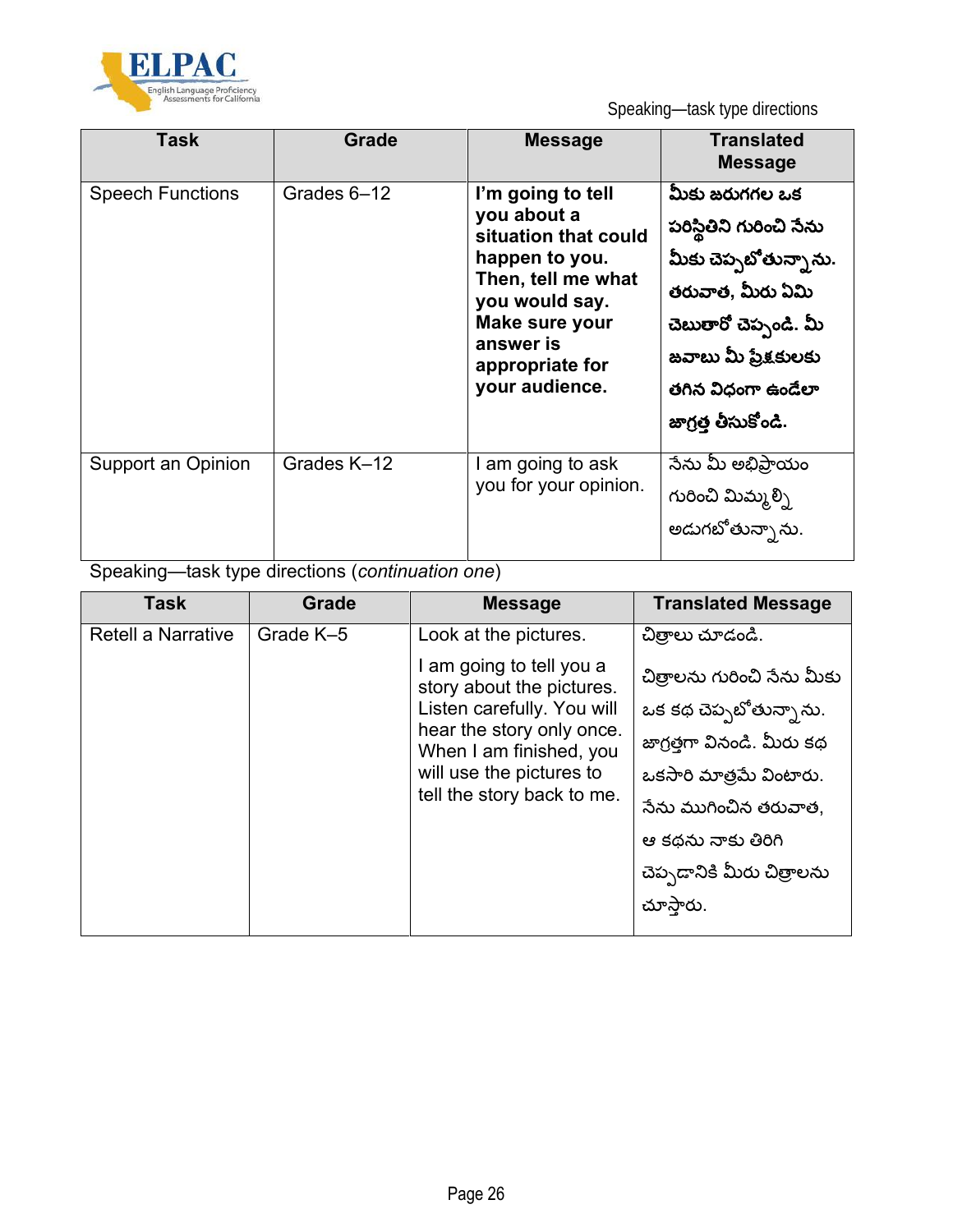

Speaking—task type directions

| Present and<br><b>Discuss</b><br>Information | Grades 6-12 | I am going to ask you to<br>talk about a graphic.<br>Look at the graphic. | ఒక గ్రాఫిక్ గురించి మీరు<br>మాట్లాడవలసిందిగా సేను |
|----------------------------------------------|-------------|---------------------------------------------------------------------------|---------------------------------------------------|
|                                              |             | [Prompt should remain                                                     | అడుగబోతున్నాను. గ్రాఫిక్స్                        |
|                                              |             | in English]                                                               | చూడండి.                                           |
|                                              |             | Take some time to read<br>the graphic to yourself.                        | [ప్రాంప్ట్ ఇంగ్లీషులో ఉండాలి]                     |
|                                              |             | Let me know when you<br>are ready for me to ask                           | మీ అంతట మీరు గ్రాఫిక్                             |
|                                              |             | you a question.                                                           | చదవడానికి కొంత సమయం                               |
|                                              |             |                                                                           | తీసుకోండి. సేను ప్రశ్న                            |
|                                              |             |                                                                           | అడగడానికి మీరు సిద్ధంగా                           |
|                                              |             |                                                                           | ఉన్నప్పుడు నాకు చెప్పండి.                         |
| Summarize an                                 | Grade K-2   | I am going to tell you                                                    | నేను మీకు కొంత సమాచారం                            |
| Academic<br>Presentation                     |             | some information. Listen<br>carefully. You will hear                      | చెప్పటోతున్నాను. జాగ్రత్తగా                       |
|                                              |             | the information only                                                      | వినండి. మీరు సమాచారం                              |
|                                              |             | once. When I am<br>finished, you will tell me                             | ఒకసారి మాత్రమే వింటారు.                           |
|                                              |             | about the information.                                                    | సేను పూర్తిచేసిన తరువాత,                          |
|                                              |             |                                                                           | ఆ సమాచారం గురించి మీరు                            |
|                                              |             |                                                                           | నాకు చెబుతారు.                                    |
|                                              |             |                                                                           |                                                   |

Speaking—task type directions (*continuation two*)

| Task | Grade | <b>Message</b> | <b>Translated</b><br><b>Message</b> |
|------|-------|----------------|-------------------------------------|
|      |       |                |                                     |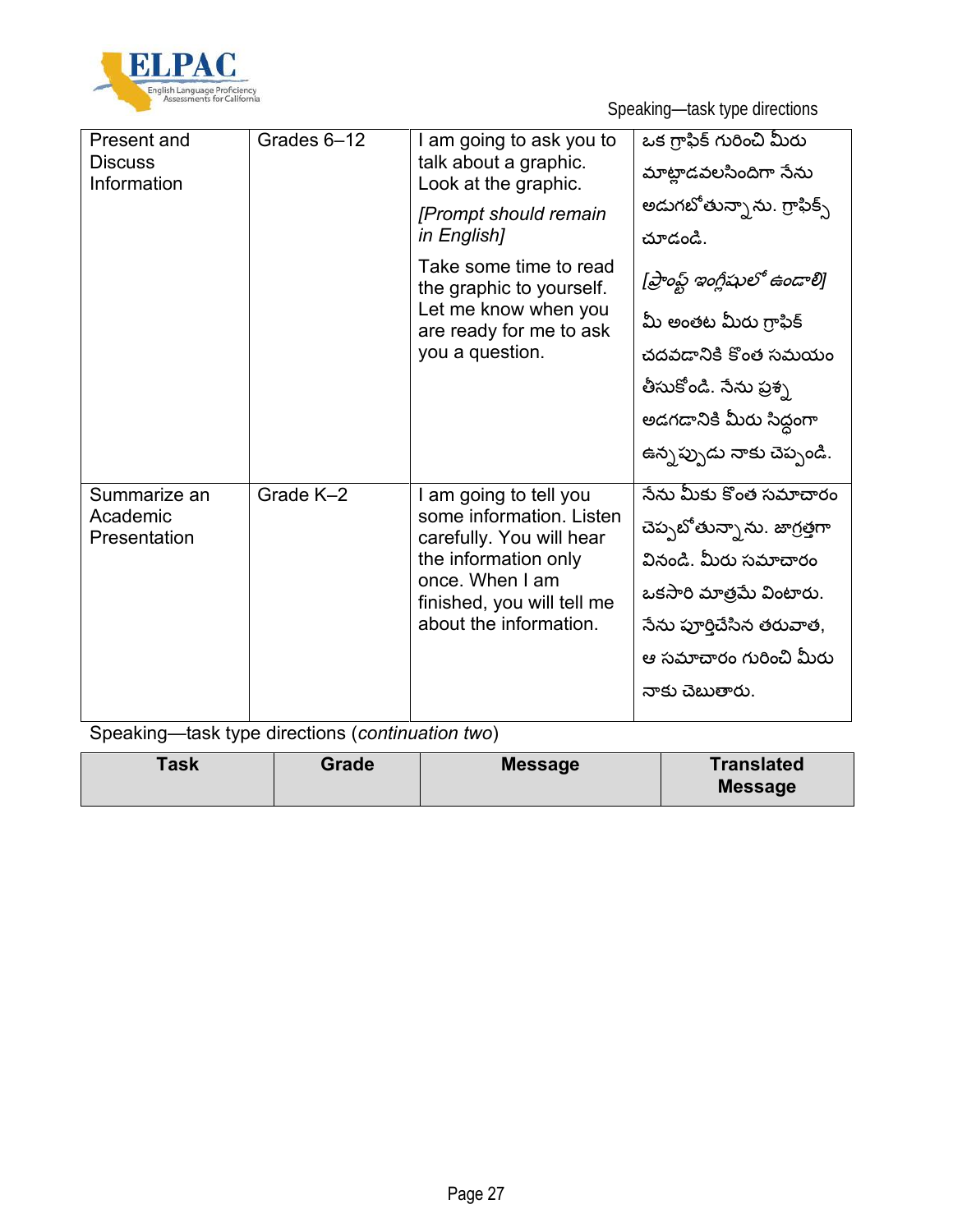

| Summarize an | Grades 3-12 | In this part of the test,                         |                                            |
|--------------|-------------|---------------------------------------------------|--------------------------------------------|
| Academic     |             | you will listen to a                              | టెస్ట్ యొక్క ఈ భాగంలో, మీరు ఒక రికార్డ్    |
| Presentation |             | recorded presentation.                            |                                            |
|              |             | Please do not pause the<br>presentation once it   | చేసిన ప్రజంటేషన్ వినటోతున్నారు.            |
|              |             | begins or select any                              | ప్రజంటేషన్ ప్రారంభమైన తరువాత దయచే          |
|              |             | buttons on the screen.                            | దానిని ఆపవద్దు లేదా స్కీన్ మీద ఏపైనా       |
|              |             | Please do not touch your<br>device until the      | బటన్లను సెలక్ట్ చేయవద్దు. ప్రజంటేషన్       |
|              |             | presentation ends.                                | పూర్తి అయ్యేంత వరకు దయచేసి మీ              |
|              |             | Doing so can cause the                            | పరికరాన్ని తాకవద్దు. ఈ విధంగా చేయడం        |
|              |             | test to stop.                                     | వల్ల టెస్ట్ ఆగివోవచ్చు.                    |
|              |             | You are going to listen                           |                                            |
|              |             | to some information.<br>You will hear the         | మీరు కొంత సమాచారాన్ని వినబోతున్నార         |
|              |             | information only once.                            | మీరు సమాచారం ఒకసారి మాత్రమే                |
|              |             | There are pictures on<br>the screen that go along | వింటారు. స్కీన్ మీద కొన్ని చిత్రాలు        |
|              |             | with the information.                             | సమాచారంతో పాటుగా పెళతాయి. మీరు             |
|              |             | You may take notes as                             | వింటున్నప్పుడు మీరు నోట్స్ తీసుకోవచ్చు     |
|              |             | you listen.                                       |                                            |
|              |             | When the presentation<br>ends you will summarize  | ప్రజంటేషన్ ముగిసినప్పుడు మీరు విన్న        |
|              |             | the information you                               | సమాచారాన్ని సంక్షిప్తంగా చెబుతారు,. మీ     |
|              |             | heard. You will explain                           | సంక్షిప్తంగా చెప్పేటప్పుడు డెమానిస్టేషన్లో |
|              |             | the topic, include all the<br>steps in the        | అన్ని దశలతో సహా మీరు టాపిక్ని              |
|              |             | demonstration, and use                            | వివరిస్తారు, మరియు మరియు తగిన              |
|              |             | relevant details and                              | వివరాలు మరియు స్పష్టమైన భాష                |
|              |             | clear language.                                   |                                            |
|              |             |                                                   | ఉపయోగించాలి.                               |
|              |             |                                                   |                                            |
|              |             |                                                   |                                            |
|              |             |                                                   |                                            |
|              |             |                                                   |                                            |
|              |             |                                                   |                                            |
|              |             |                                                   |                                            |
|              |             |                                                   |                                            |
|              |             |                                                   |                                            |
|              |             |                                                   |                                            |
|              |             |                                                   |                                            |
|              |             |                                                   |                                            |
|              |             |                                                   |                                            |